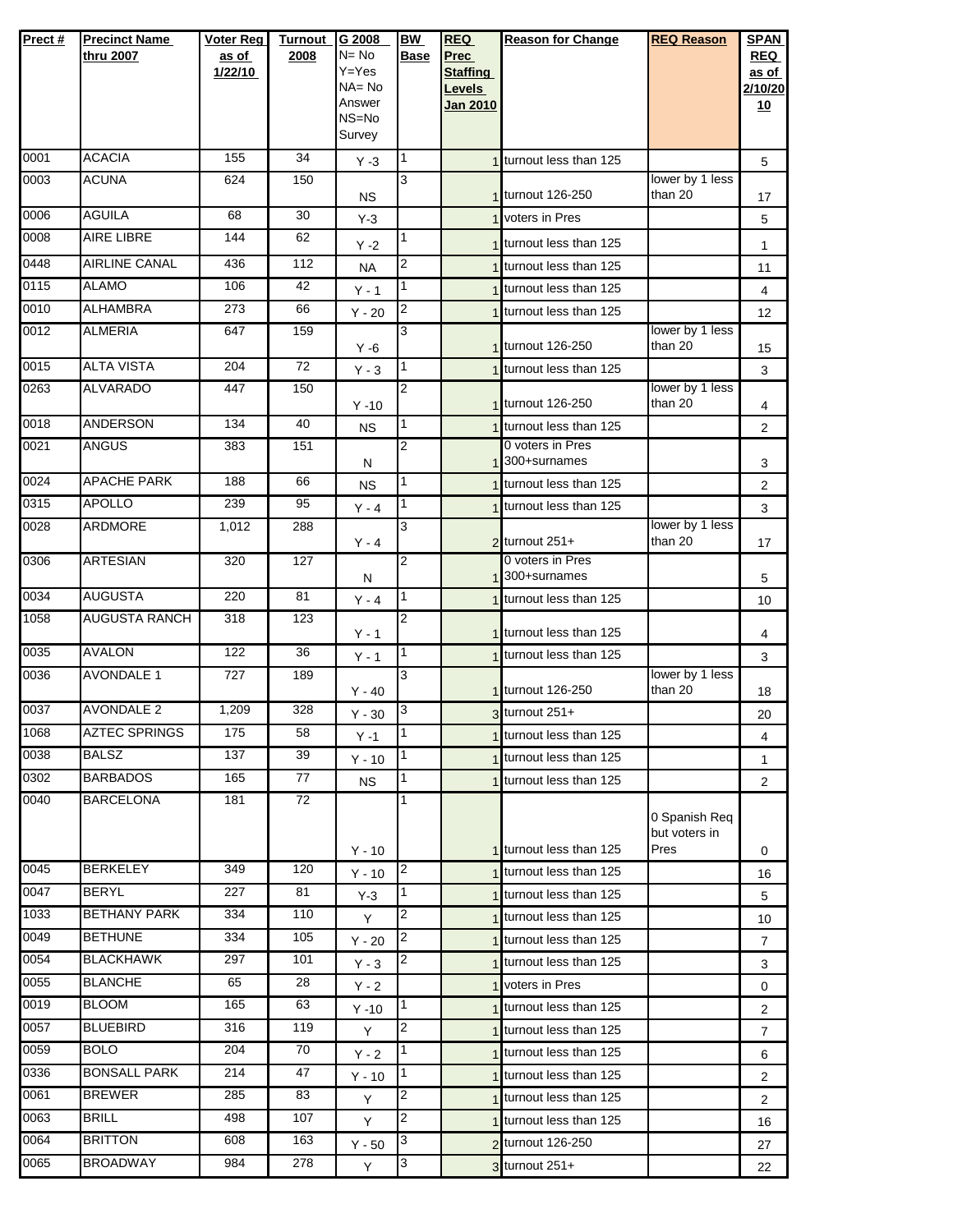| Prect#       | <b>Precinct Name</b><br>thru 2007       | <b>Voter Reg</b><br>as of<br>1/22/10 | <b>Turnout</b><br>2008 | G 2008<br>$N = No$<br>Y=Yes<br>NA=No<br>Answer<br>NS=No<br>Survey | <b>BW</b><br><b>Base</b> | <b>REQ</b><br><b>Prec</b><br><b>Staffing</b><br>Levels<br>Jan 2010 | <b>Reason for Change</b>                       | <b>REQ Reason</b>                      | <b>SPAN</b><br><b>REQ</b><br>as of<br>2/10/20<br><u>10</u> |
|--------------|-----------------------------------------|--------------------------------------|------------------------|-------------------------------------------------------------------|--------------------------|--------------------------------------------------------------------|------------------------------------------------|----------------------------------------|------------------------------------------------------------|
| 1061         | <b>BROOKS FARM</b>                      | 340                                  | 124                    | N                                                                 | 2                        |                                                                    | 0 voters in Pres<br>1 300+surnames             |                                        | $\overline{7}$                                             |
| 0320         | <b>BRYCE</b>                            | 375                                  | 95                     | $Y - 4$                                                           | 2                        |                                                                    | 1 turnout less than 125                        |                                        | 3                                                          |
| 0069         | <b>BUCKEYE 1</b>                        | 923                                  | 88                     | Y                                                                 | 3                        |                                                                    | 1 turnout less than 125                        |                                        | 24                                                         |
| 0070         | <b>BUCKEYE 2</b>                        | 1,047                                | 292                    | $Y - 5$                                                           | 3                        |                                                                    | 3 turnout 251+                                 |                                        | 42                                                         |
| 0072         | <b>BUFFALO RIDGE</b>                    | 144                                  | 53                     | $Y - 3$                                                           | 1                        |                                                                    | 1 turnout less than 125                        |                                        | $\mathbf{1}$                                               |
| 0073         | <b>BURGESS</b>                          | 1,663                                | 469                    | $Y - 3$                                                           | 3                        |                                                                    | $3$ turnout 251+                               |                                        | 25                                                         |
| 0327         | <b>BURLINGTON</b>                       | 858                                  | 256                    | $Y - 15$                                                          | 3                        |                                                                    | 2 turnout 251+                                 | lower by 1 less<br>than 20             | 11                                                         |
| 0311         | <b>BUTLER</b>                           | 377                                  | 109                    | N                                                                 | $\overline{2}$           |                                                                    | 0 voters in Pres<br>300+surnames               |                                        | $\overline{2}$                                             |
| 0080         | CAMBRIDGE                               | 179                                  | 51                     | <b>NS</b>                                                         | 1                        |                                                                    | 1 turnout less than 125                        |                                        | $\overline{7}$                                             |
| 0089         | <b>CAMPO BELLO</b>                      | 123                                  | 40                     | $Y - 5$                                                           | $\mathbf{1}$             |                                                                    | 1 turnout less than 125                        |                                        | 2                                                          |
| 0090         | CANAL                                   | 486                                  | 136                    | $Y - 10$                                                          | 2                        |                                                                    | 2 turnout 126-250                              |                                        | 20                                                         |
| 0092<br>0093 | <b>CANYON PARK</b><br><b>CAPISTRANO</b> | 79                                   | 27                     | $Y - 6$                                                           |                          |                                                                    | 1 voters in Pres                               |                                        | 0                                                          |
|              |                                         | 121                                  | 40                     | $Y - 1$                                                           | 1                        |                                                                    | 1 turnout less than 125                        | 0 Spanish Req<br>but voters in<br>Pres | 0                                                          |
| 1034         | <b>CAPITOL SCHOOL</b>                   | 380                                  | 88                     | $Y - 20$                                                          | $\overline{2}$           |                                                                    | 1 turnout less than 125                        |                                        | 7                                                          |
| 0129         | <b>CARLA VISTA</b>                      | 309                                  | 137                    | $Y - 20$                                                          | 2                        |                                                                    | 1 turnout 126-250                              | lower by 1 less<br>than 20             | 9                                                          |
| 0095         | <b>CARNATION</b>                        | 251                                  | 66                     | $Y - 2$                                                           | 2                        |                                                                    | 1 turnout less than 125                        |                                        | 6                                                          |
| 0096         | CAROL                                   | 273                                  | 85                     | N                                                                 | $\overline{2}$           |                                                                    | 0 voters in Pres<br>1 300+surnames             |                                        | 13                                                         |
| 0242         | CARON                                   | 290                                  | 95                     | <b>NS</b>                                                         | 2                        |                                                                    | 1 turnout less than 125                        |                                        | $\mathbf{1}$                                               |
| 0099         | <b>CARSON</b>                           | 865                                  | 283                    | N                                                                 | 3                        |                                                                    | 0 voters in Pres 800+<br>2 <sup>surnames</sup> |                                        | 14                                                         |
| 0102         | <b>CASHION</b>                          | 1,723                                | 534                    | $Y - 10$                                                          | 3                        |                                                                    | 3 turnout 251+                                 |                                        | 42                                                         |
| 0298         | CATAMARAN                               | 167                                  | 66                     | $Y - 2$                                                           |                          |                                                                    | 1 turnout less than 125                        | 0 Spanish Req<br>but voters in<br>Pres | 0                                                          |
| 0104         | <b>CAVALIER</b>                         | 178                                  | 62                     | $Y - 4$                                                           | 1                        |                                                                    | 1 turnout less than 125                        |                                        | 6                                                          |
| 0107         | <b>CENTRAL HIGH</b>                     | 156                                  | 40                     | $Y - 3$                                                           | $\overline{1}$           |                                                                    | 1 turnout less than 125                        |                                        | $\overline{2}$                                             |
| 0108         | <b>CENTURY</b>                          | 27                                   | 11                     | $Y - 1$                                                           |                          |                                                                    | 1 voters in Pres                               |                                        | $\mathbf 0$                                                |
| 0325         | CHALLENGER                              | 772                                  | 248                    | $Y - 15$                                                          | 3                        |                                                                    | 1 turnout 126-250                              | lower by 1 less<br>than 20             | 18                                                         |
| 1035         | <b>CHAPARRAL</b><br><b>WINDS</b>        | 291                                  | 86                     | $Y - 10$                                                          | $\overline{2}$           |                                                                    | 1 turnout less than 125                        |                                        | 5                                                          |
| 0745         | <b>CHAVEZ</b>                           | 662                                  | 181                    | <b>NS</b>                                                         | 3                        |                                                                    | 1 turnout 126-250                              | lower by 1 less<br>than 20             | 10                                                         |
| 0149         | <b>CHERYL</b>                           | 33                                   | $\overline{7}$         | Y                                                                 |                          |                                                                    | 1 voters in Pres                               |                                        | 0                                                          |
| 0150<br>0111 | <b>CHEYENNE</b>                         | 106                                  | 23                     | Y                                                                 | 1                        |                                                                    | 1 turnout less than 125                        |                                        | 1                                                          |
| 1080         | <b>CHILTON</b><br><b>CIMMARON</b>       | 131                                  | 36                     | <b>NS</b>                                                         | 1<br>$\overline{2}$      |                                                                    | 1 turnout less than 125                        | lower by 1 less                        | 3                                                          |
|              | <b>SPRINGS</b>                          | 464                                  | 169                    | $Y - 2$                                                           |                          |                                                                    | 1 turnout 126-250                              | than 20                                | 2                                                          |
| 0154         | <b>CINNABAR</b>                         | 198                                  | 40                     | $Y - 7$                                                           | $\overline{1}$           |                                                                    | 1 turnout less than 125                        |                                        | 9                                                          |
| 0155<br>0157 | <b>CITRUS</b><br><b>CLAREMONT</b>       | 126<br>638                           | 34<br>188              | $Y - 1$                                                           | 1<br>3                   |                                                                    | 1 turnout less than 125                        | lower by 1 less                        | $\overline{2}$                                             |
|              |                                         |                                      |                        | $Y - 6$                                                           |                          |                                                                    | 1 turnout 126-250                              | than 20                                | 10                                                         |
| 0158         | <b>CLARENDON</b>                        | 313                                  | 90                     | $Y - 3$                                                           | $\overline{c}$           |                                                                    | 1 turnout less than 125                        |                                        | $\mathbf{1}$                                               |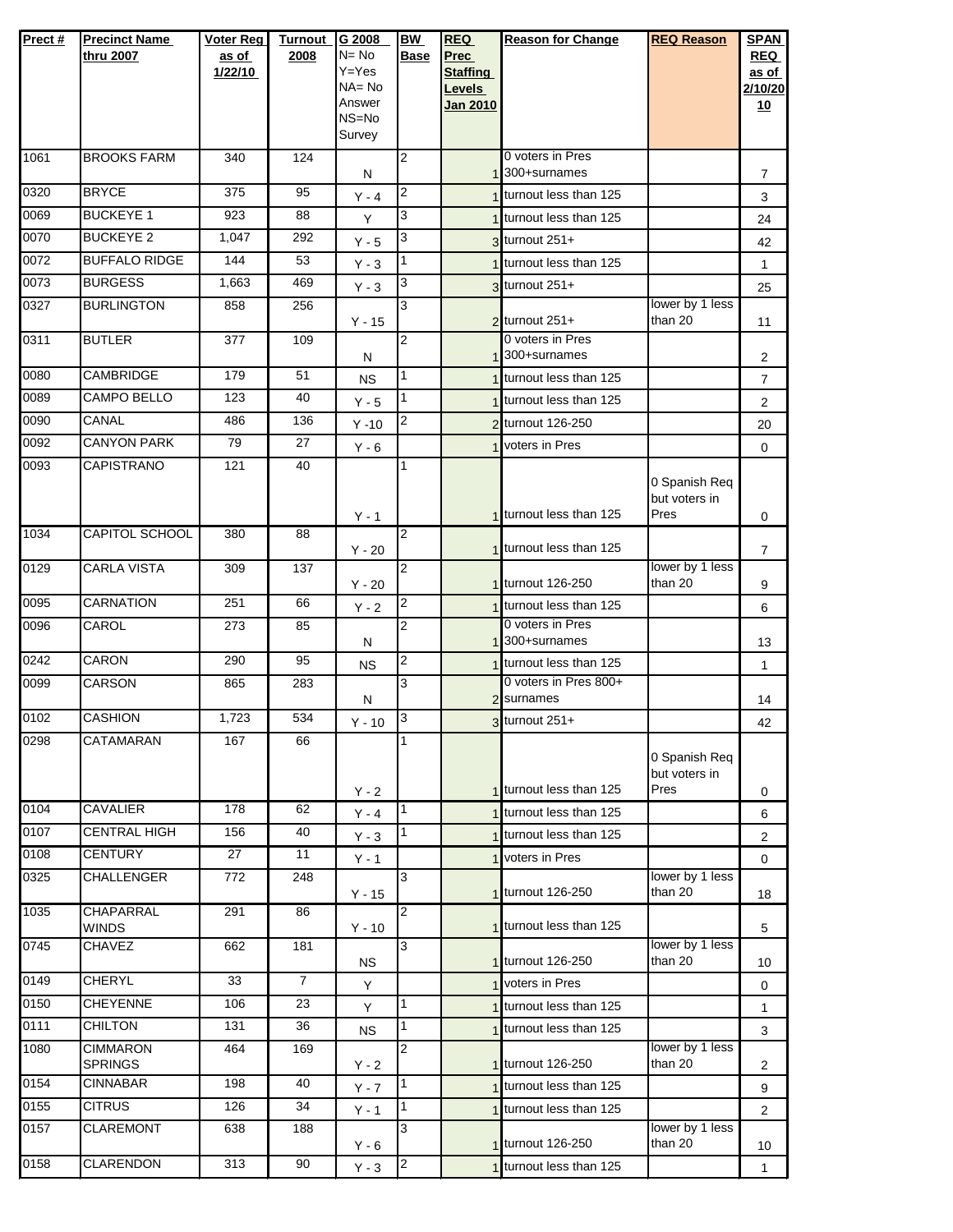| Prect# | <b>Precinct Name</b><br>thru 2007 | <b>Voter Reg</b><br>as of<br>1/22/10 | <b>Turnout</b><br>2008 | G 2008<br>$N = No$<br>Y=Yes<br>$NA = No$<br>Answer<br>NS=No<br>Survey | <b>BW</b><br><b>Base</b> | <b>REQ</b><br><b>Prec</b><br><b>Staffing</b><br>Levels<br>Jan 2010 | <b>Reason for Change</b>            | <b>REQ Reason</b>                      | <b>SPAN</b><br><b>REQ</b><br>as of<br>2/10/20<br>10 |
|--------|-----------------------------------|--------------------------------------|------------------------|-----------------------------------------------------------------------|--------------------------|--------------------------------------------------------------------|-------------------------------------|----------------------------------------|-----------------------------------------------------|
| 0159   | <b>CLAYTON</b>                    | 618                                  | 191                    | Y                                                                     | 3                        |                                                                    | 1 turnout 126-250                   | lower by 1 less<br>than 20             | 17                                                  |
| 1096   | <b>COLDWATER</b><br><b>RIDGE</b>  | 783                                  | 293                    | N                                                                     | 3                        |                                                                    | 0 voters in Pres<br>1300+surnames   |                                        | 17                                                  |
| 1065   | <b>COLONIA</b>                    | 282                                  | $\overline{115}$       | <b>NS</b>                                                             | 2                        |                                                                    | 1 turnout less than 125             |                                        | 6                                                   |
| 0332   | <b>COLTER</b>                     | 495                                  | 182                    | $Y - 4$                                                               | $\overline{2}$           |                                                                    | 1 turnout 126-250                   | lower by 1 less<br>than 20             | 13                                                  |
| 0259   | <b>COLUMBINE</b>                  | 140                                  | 42                     | <b>NS</b>                                                             | 1                        |                                                                    | 1 turnout less than 125             |                                        | 3                                                   |
| 0168   | <b>COMET</b>                      | 353                                  | 114                    | $Y - 1$                                                               | $\overline{2}$           |                                                                    | 1 turnout less than 125             |                                        | 9                                                   |
| 0137   | <b>COMMONWEALTH</b>               | 539                                  | 135                    | $Y - 10$                                                              | 3                        |                                                                    | 2 turnout 126-250                   |                                        | 21                                                  |
| 0272   | <b>COMSTOCK</b>                   | 45                                   | 18                     | $Y-1$                                                                 |                          |                                                                    | 1 voters in Pres                    |                                        | 0                                                   |
| 0170   | CONCORD                           | 193                                  | 67                     | $Y - 1$                                                               | 1                        |                                                                    | 1 turnout less than 125             |                                        | 5                                                   |
| 0172   | <b>CONTENTION</b><br><b>MINE</b>  | 154                                  | 59                     | <b>NS</b>                                                             | 1                        |                                                                    | 1 turnout less than 125             |                                        | 9                                                   |
| 0174   | <b>COOLIDGE</b>                   | 187                                  | 49                     | $Y - 3$                                                               | 1                        |                                                                    | 1 turnout less than 125             |                                        | 4                                                   |
| 0177   | <b>COPPERWOOD</b>                 | 197                                  | 70                     | $Y - 2$                                                               | 1                        |                                                                    | 1 turnout less than 125             |                                        | 4                                                   |
| 0178   | <b>CORA</b>                       | 600                                  | 198                    | $Y - 20$                                                              | 3                        |                                                                    | 2 turnout 126-250                   |                                        | 21                                                  |
| 0180   | <b>CORDONIZ</b>                   | 664                                  | 243                    | <b>NS</b>                                                             | 3                        |                                                                    | 1 turnout 126-250                   | lower by 1 less<br>than 20             | 17                                                  |
| 0181   | <b>CORDOVA</b>                    | 289                                  | 96                     | Y                                                                     | 2                        |                                                                    | 1 turnout less than 125             |                                        | 5                                                   |
| 0183   | <b>CORRINE</b>                    | 232                                  | 99                     | <b>NS</b>                                                             | 1                        |                                                                    | 1 turnout less than 125             |                                        | 3                                                   |
| 0184   | <b>CORTEZ</b>                     | 161                                  | 43                     | $Y - 1$                                                               | 1                        |                                                                    | 1 turnout less than 125             | 0 Spanish Req<br>but voters in<br>Pres | 0                                                   |
| 0185   | <b>COTTON LANE</b>                | 197                                  | 66                     | $Y - 3$                                                               | 1                        |                                                                    | 1 turnout less than 125             |                                        | 4                                                   |
| 0186   | <b>COTTONWOOD</b>                 | 717                                  | 201                    | <b>NS</b>                                                             | 3                        |                                                                    | 1 turnout 126-250                   | lower by 1 less<br>than 20             | 18                                                  |
| 0187   | <b>COUNTRY CLUB</b>               | 160                                  | 47                     | $Y - 5$                                                               | 1                        |                                                                    | 1 turnout less than 125             | 0 Spanish Req<br>but voters in<br>Pres | 0                                                   |
| 0191   | <b>COYOTE LAKES</b>               | 126                                  | 66                     | $Y - 1$                                                               | $\mathbf{1}$             |                                                                    | 1 turnout less than 125             |                                        | 3                                                   |
| 0193   | <b>CREIGHTON</b>                  | 556                                  | 162                    | <b>NS</b>                                                             | 3                        |                                                                    | 2 turnout 126-250                   |                                        | 25                                                  |
| 0198   | <b>CRITTENDEN</b>                 | 606                                  | 179                    | NS.                                                                   | 3                        |                                                                    | 1 turnout 126-250                   | lower by 1 less<br>than 20             | 10                                                  |
| 0273   | <b>CROSSROADS</b><br><b>PARK</b>  | 339                                  | 129                    | $Y - 5$                                                               | 2                        |                                                                    | 1 turnout 126-250                   | lower by 1 less<br>than 20             | 6                                                   |
| 0312   | <b>CRYSTAL</b><br><b>GARDENS</b>  | 1,083                                | 310                    | Y                                                                     | 3                        |                                                                    | $3$ turnout $251+$                  |                                        | 33                                                  |
| 0294   | <b>CULLUMBER</b>                  | 350                                  | 123                    | <b>NS</b>                                                             | 2                        |                                                                    | 1 turnout less than 125             |                                        | $\overline{7}$                                      |
| 0202   | CULVER                            | 896                                  | 230                    | N                                                                     | 3                        |                                                                    | 0 voters in Pres 800+<br>2 surnames |                                        | 14                                                  |
| 0204   | <b>DAHLIA</b>                     | 156                                  | 48                     | $Y - 1$                                                               |                          |                                                                    | 1 turnout less than 125             | 0 Spanish Req<br>but voters in<br>Pres | 0                                                   |
| 0207   | <b>DALLAS</b>                     | 312                                  | 105                    | $Y - 10$                                                              | $\overline{2}$           |                                                                    | 1 turnout less than 125             |                                        | 13                                                  |
| 0141   | <b>DANYELL</b>                    | 522                                  | 147                    | $Y - 25$                                                              | 3                        |                                                                    | 2 turnout 126-250                   |                                        | 20                                                  |
| 0123   | DEL RIO                           | 273                                  | $\overline{71}$        | N                                                                     | 2                        |                                                                    | 0 voters in Pres<br>300+surnames    |                                        | $\overline{2}$                                      |
| 0214   | <b>DENTON</b>                     | 450                                  | 125                    | $Y - 5$                                                               | 2                        |                                                                    | 1 turnout 126-250                   | lower by 1 less<br>than 20             | 10                                                  |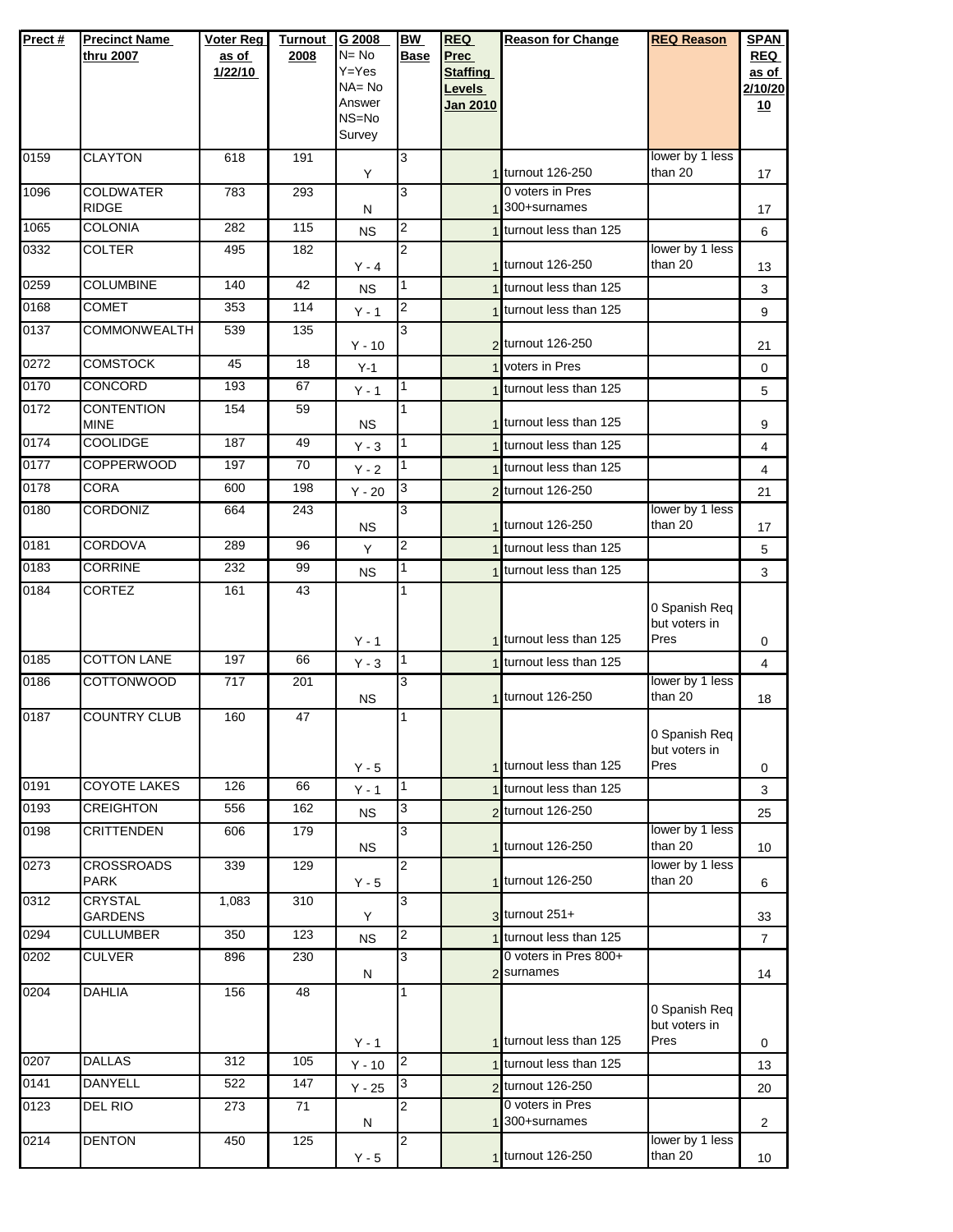| Prect# | <b>Precinct Name</b><br>thru 2007 | Voter Reg<br>as of<br>1/22/10 | <b>Turnout</b><br>2008 | G 2008<br>N= No<br>Y=Yes<br>NA=No<br>Answer<br>NS=No<br>Survey | <b>BW</b><br><b>Base</b> | <b>REQ</b><br><b>Prec</b><br><b>Staffing</b><br>Levels<br>Jan 2010 | <b>Reason for Change</b>                      | <b>REQ Reason</b>                      | <b>SPAN</b><br><b>REQ</b><br>as of<br>2/10/20<br><u>10</u> |
|--------|-----------------------------------|-------------------------------|------------------------|----------------------------------------------------------------|--------------------------|--------------------------------------------------------------------|-----------------------------------------------|----------------------------------------|------------------------------------------------------------|
| 1036   | <b>DESERT EDGE</b>                | 887                           | 290                    | Υ                                                              | 3                        |                                                                    | $2$ turnout 251+                              | lower by 1 less<br>than 20             | $\overline{7}$                                             |
| 0217   | <b>DESERT HARBOR</b>              | 251                           | 55                     | N                                                              | 2                        |                                                                    | 0 voters in Pres<br>1 300+surnames            |                                        | $\overline{2}$                                             |
| 0219   | <b>DESERT LANE</b>                | 641                           | 215                    | Y                                                              | 3                        |                                                                    | 1 turnout 126-250                             | lower by 1 less<br>than 20             | 8                                                          |
| 0324   | <b>DESERT MIRAGE</b>              | 576                           | 196                    | $Y - 2$                                                        | 3                        |                                                                    | 1 turnout 126-250                             | lower by 1 less<br>than 20             | 12                                                         |
| 0222   | <b>DESERT SAGE</b>                | 126                           | 58                     | <b>NS</b>                                                      | 1                        |                                                                    | 1 turnout less than 125                       |                                        | 3                                                          |
| 0973   | <b>DESERT SKY</b>                 | 669                           | 184                    | <b>NS</b>                                                      | 3                        |                                                                    | 1 turnout 126-250                             | lower by 1 less<br>than 20             | 16                                                         |
| 1066   | <b>DESERT</b><br><b>THUNDER</b>   | 731                           | 219                    | Υ                                                              | 3                        |                                                                    | 1 turnout 126-250                             | lower by 1 less<br>than 20             | 15                                                         |
| 0226   | <b>DESERT VIEW</b>                | 107                           | 31                     | <b>NS</b>                                                      | 1                        |                                                                    | 1 turnout less than 125                       |                                        | $\overline{2}$                                             |
| 0691   | <b>DESERT VISTA</b>               | 274                           | 88                     | N                                                              | $\overline{2}$           |                                                                    | 0 voters in Pres<br>1 <sup>300+surnames</sup> |                                        | 3                                                          |
| 0287   | <b>DESERT WILLOW</b>              | 142                           | 60                     | $Y - 4$                                                        | 1                        |                                                                    | 1 turnout less than 125                       |                                        | 1                                                          |
| 0227   | <b>DESERT WINDS</b>               | 139                           | 50                     | $Y - 2$                                                        | 1                        |                                                                    | turnout less than 125                         |                                        | 3                                                          |
| 0228   | <b>DEVONSHIRE</b>                 | 496                           | 179                    | $Y - 1$                                                        | 2                        |                                                                    | 1 turnout 126-250                             | lower by 1 less<br>than 20             | 11                                                         |
| 0229   | <b>DIAMOND</b>                    | 170                           | 64                     | Y                                                              | 1                        |                                                                    | 1 turnout less than 125                       |                                        | 2                                                          |
| 0127   | <b>DUBLIN</b>                     | 287                           | 115                    | Υ                                                              | $\overline{c}$           |                                                                    | 1 turnout less than 125                       |                                        | 4                                                          |
| 0236   | <b>DUNBAR</b>                     | 382                           | 77                     | <b>NS</b>                                                      | 2                        |                                                                    | turnout less than 125                         |                                        | 4                                                          |
| 1084   | <b>DYNAMITE</b>                   | 70                            | 26                     | $Y - 1$                                                        |                          |                                                                    | <b>Voters in Pres</b>                         |                                        | $\mathbf 0$                                                |
| 0238   | <b>DYSART</b>                     | 449                           | 123                    | N                                                              | $\overline{2}$           |                                                                    | 0 voters in Pres<br>1 <sup>300+surnames</sup> |                                        | 13                                                         |
| 0239   | <b>EARLL</b>                      | 299                           | 92                     | N                                                              | 2                        |                                                                    | 0 voters in Pres<br>1 300+surnames            |                                        | 8                                                          |
| 0241   | <b>ECHO</b>                       | 415                           | 136                    | $Y - 4$                                                        | 2                        |                                                                    | 1 turnout 126-250                             | lower by 1 less<br>than 20             | 16                                                         |
| 0243   | <b>EDGEMONT</b>                   | 330                           | 95                     | $Y - 20$                                                       | $\overline{2}$           |                                                                    | 1 turnout less than 125                       |                                        | 13                                                         |
| 0245   | <b>EDISON</b>                     | 713                           | 139                    | Y                                                              | 3                        |                                                                    | 1 turnout 126-250                             | lower by 1 less<br>than 20             | 17                                                         |
| 0247   | <b>EL CARO</b>                    | 270                           | 66                     | N                                                              | 2                        |                                                                    | 0 voters in Pres<br>1 300+surnames            |                                        | 4                                                          |
| 0248   | EL DOMINGO                        | 206                           | 69                     | $Y - 5$                                                        | 1                        |                                                                    | 1 turnout less than 125                       |                                        | 2                                                          |
| 0250   | <b>EL MIRAGE</b>                  | 1,646                         | 368                    | <b>NS</b>                                                      | 3                        |                                                                    | 3 turnout 251+                                |                                        | 52                                                         |
| 0116   | <b>EL PRADO</b>                   | 344                           | 90                     | $Y - 2$                                                        | $\overline{2}$           |                                                                    | 1 turnout less than 125                       |                                        | 9                                                          |
| 0252   | <b>ELWOOD</b>                     | 579                           | 192                    | $Y - 30$                                                       | 3                        |                                                                    | 1 turnout 126-250                             | lower by 1 less<br>than 20             | 12                                                         |
| 0254   | <b>ENCANTO</b>                    | 169                           | 40                     | $Y - 2$                                                        | 1                        |                                                                    | 1 turnout less than 125                       |                                        | 4                                                          |
| 0255   | <b>ESCOBAR</b>                    | 109                           | 45                     | Y                                                              | 1                        |                                                                    | turnout less than 125                         |                                        | 1                                                          |
| 0262   | <b>FAIRMOUNT</b>                  | 274                           | $\overline{78}$        | Υ                                                              | 2                        |                                                                    | 1 turnout less than 125                       |                                        | 4                                                          |
| 0329   | <b>FLAMINGO</b>                   | 428                           | 129                    | $Y - 10$                                                       | 2                        |                                                                    | 1 turnout 126-250                             | lower by 1 less<br>than 20             | 5                                                          |
| 0267   | <b>FLEETWOOD</b>                  | 196                           | 64                     | $Y-12$                                                         | 1                        |                                                                    | 1 turnout less than 125                       |                                        | 5                                                          |
| 0624   | <b>FLETCHER</b><br><b>HEIGHTS</b> | 132                           | 52                     | $Y - 1$                                                        | 1                        |                                                                    | 1 turnout less than 125                       |                                        | 1                                                          |
| 0268   | <b>FLOWER</b>                     | 229                           | 76                     |                                                                | 1                        |                                                                    | 1 turnout less than 125                       | 0 Spanish Req<br>but voters in<br>Pres |                                                            |
| 0269   | <b>FLYNN</b>                      | 269                           | 64                     | Υ                                                              | 2                        |                                                                    | 1 turnout less than 125                       |                                        | 0                                                          |
| 0134   | <b>FOLLEY</b>                     | 358                           | 105                    | <b>NS</b>                                                      | $\overline{2}$           |                                                                    | 1 turnout less than 125                       |                                        | 6                                                          |
|        |                                   |                               |                        | $Y - 5$                                                        |                          |                                                                    |                                               |                                        | 6                                                          |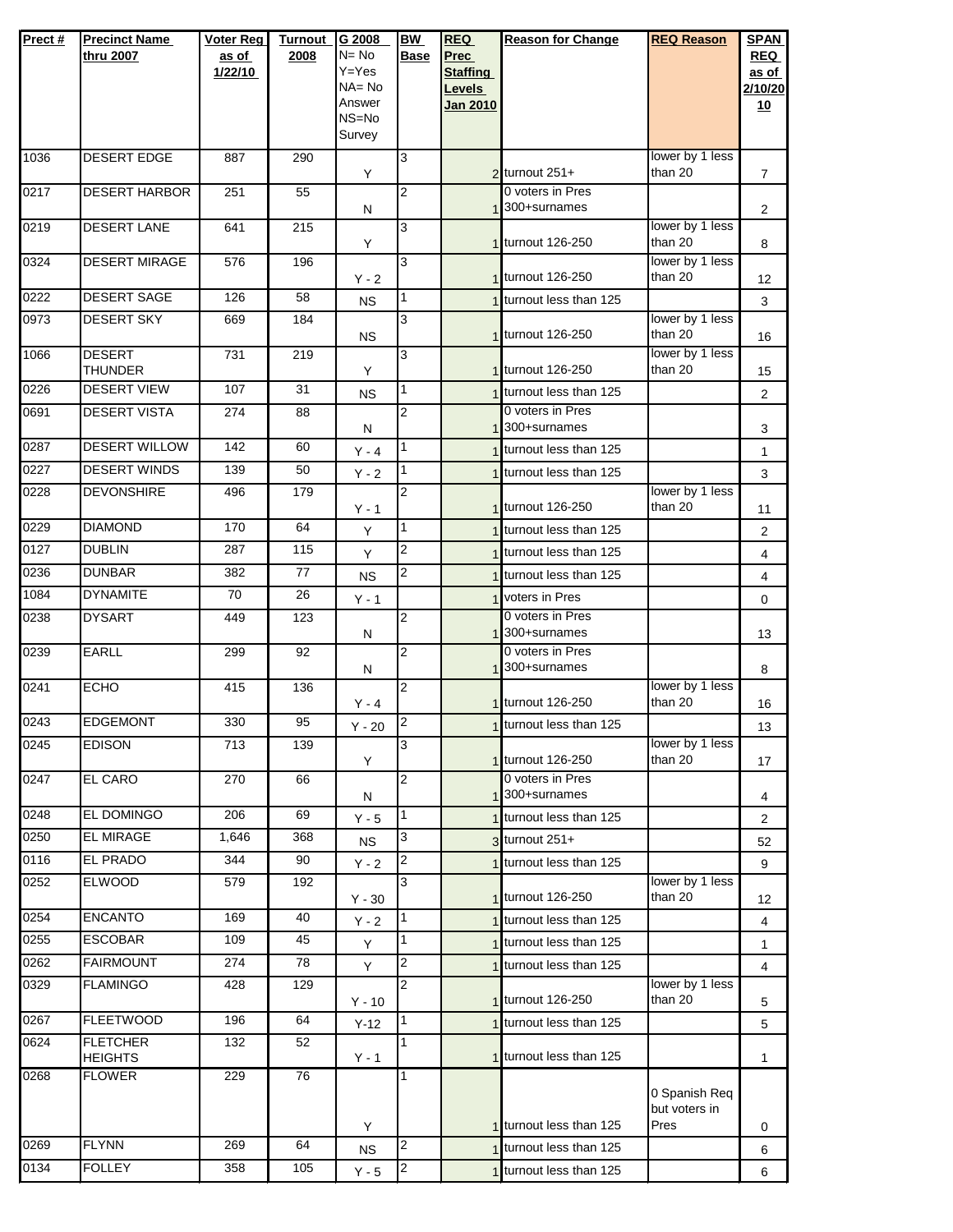| Prect# | <b>Precinct Name</b>             | Voter Reg | <b>Turnout</b> | G 2008                 | BW             | <b>REQ</b>         | <b>Reason for Change</b>  | <b>REQ Reason</b>          | <b>SPAN</b>         |
|--------|----------------------------------|-----------|----------------|------------------------|----------------|--------------------|---------------------------|----------------------------|---------------------|
|        | thru 2007                        | as of     | 2008           | $N = No$               | Base           | Prec               |                           |                            | <b>REQ</b>          |
|        |                                  | 1/22/10   |                | $Y = Yes$<br>$NA = No$ |                | <b>Staffing</b>    |                           |                            | as of               |
|        |                                  |           |                | Answer                 |                | Levels<br>Jan 2010 |                           |                            | 2/10/20<br>10       |
|        |                                  |           |                | NS=No                  |                |                    |                           |                            |                     |
|        |                                  |           |                | Survey                 |                |                    |                           |                            |                     |
| 0640   | <b>FOX CROSSING</b>              | 261       | 99             |                        | 2              |                    | 0 voters in Pres          |                            |                     |
|        |                                  |           |                | N                      |                |                    | 1 <sup>300+surnames</sup> |                            | 0                   |
| 0759   | <b>FREESTONE</b>                 | 103       | 42             | $Y - 2$                | 1              |                    | turnout less than 125     |                            | 3                   |
| 1117   | <b>FRONTIER</b>                  | 157       | 62             | <b>NS</b>              | 1              |                    | 1 turnout less than 125   |                            | $\overline{2}$      |
| 0283   | <b>GALVESTON</b>                 | 155       | 53             | <b>NS</b>              | 1              |                    | 1 turnout less than 125   |                            | $\overline{2}$      |
| 0284   | <b>GARDEN GROVES</b>             | 417       | 134            | $Y - 3$                | 2              |                    | 1 turnout 126-250         | lower by 1 less<br>than 20 | 6                   |
| 0285   | <b>GARDEN LAKES</b>              | 521       | 190            |                        | 3              |                    | 0 voters in Pres          |                            |                     |
|        |                                  |           |                | N                      |                |                    | 1 300+surnames            |                            | 12                  |
| 0286   | <b>GARDENS</b>                   | 231       | 68             | $Y - 4$                | 1              |                    | 1 turnout less than 125   |                            | 5                   |
| 0288   | GATEWAY                          | 823       | 231            | Y                      | 3              |                    | 2 turnout 126-250         |                            | 20                  |
| 0130   | <b>GAZELLE</b>                   | 432       | 119            |                        | 2              |                    | 1 turnout less than 125   |                            |                     |
| 0139   | <b>MEADOWS</b><br><b>GERMANN</b> | 483       | 149            | $Y - 100$              | $\overline{2}$ |                    |                           | lower by 1 less            | 9                   |
|        |                                  |           |                | $Y - 3$                |                |                    | 1 turnout 126-250         | than 20                    | 8                   |
| 0290   | <b>GERONIMO</b>                  | 257       | 98             | <b>NS</b>              | $\overline{2}$ |                    | 1 turnout less than 125   |                            | 2                   |
| 0291   | <b>GILA BEND</b>                 | 280       | 76             | $Y - 20$               | 2              |                    | 1 turnout less than 125   |                            | 10                  |
| 1067   | <b>GILBERT</b>                   | 454       | 188            |                        | 2              |                    | 0 voters in Pres          |                            |                     |
|        | <b>GARDENS</b>                   |           |                | N                      |                |                    | 1300+surnames             |                            | 3                   |
| 0310   | <b>GLENCROFT</b>                 | 149       | 57             | $Y - 3$                | 1              |                    | 1 turnout less than 125   |                            | 5                   |
| 0346   | <b>GOODYEAR</b>                  | 272       | 105            | $Y - 3$                | 2              |                    | 1 turnout less than 125   |                            | 9                   |
| 0348   | <b>GRANADA</b>                   | 575       | 185            | $Y - 8$                | 3              |                    | 2 turnout 126-250         |                            | 20                  |
| 0352   | <b>GREENFIELD</b>                | 1,126     | 287            | <b>NS</b>              | 3              |                    | $3$ turnout $251+$        |                            | 29                  |
| 0353   | <b>GREENFIELD</b>                | 76        | 37             |                        |                |                    | 1 voters in Pres          |                            |                     |
| 0354   | <b>PARK</b><br><b>GREENTREE</b>  | 81        | 29             | $Y - 2$<br>$Y - 2$     |                |                    | 1 voters in Pres          |                            | 0                   |
| 0355   | <b>GREENWAY</b>                  | 156       | 56             | $Y - 12$               | $\mathbf{1}$   |                    | 1 turnout less than 125   |                            | 1<br>$\overline{7}$ |
| 0357   | <b>GRISWOLD</b>                  | 124       | 31             |                        | 1              |                    | 1 turnout less than 125   |                            |                     |
| 0358   | <b>GROVERS</b>                   | 177       | 54             | NS.                    | 1              |                    | 1 turnout less than 125   |                            | 1                   |
| 0359   | <b>GUADALUPE 1</b>               | 1,332     | 434            | $Y - 5$                | 3              |                    | 0 voters in Pres 800+     |                            | 8                   |
|        |                                  |           |                | N                      |                |                    | 2 surnames                |                            | 13                  |
| 0360   | <b>GUADALUPE 2</b>               | 998       | 316            |                        | 3              |                    | 0 voters in Pres 800+     |                            |                     |
|        |                                  |           |                | N                      |                |                    | 2 surnames                |                            | 8                   |
| 1130   | <b>HACIENDA</b>                  | 221       | 59             | $Y - 7$                | $\mathbf{1}$   |                    | 1 turnout less than 125   |                            | 3                   |
| 0309   | <b>HACIENDA VERDE</b>            | 199       | 57             | $Y - 10$               | 1              |                    | 1 turnout less than 125   |                            | 3                   |
| 0364   | <b>HARMONT</b>                   | 274       | 73             | $Y - 5$                | 2              |                    | 1 turnout less than 125   |                            | 6                   |
| 0365   | <b>HARQUAHALA</b>                | 26        | 6              | Y                      |                |                    | 1 voters in Pres          |                            | 4                   |
| 0366   | <b>HARRISON</b>                  | 969       | 249            |                        | 3              |                    |                           | lower by 1 less            |                     |
|        |                                  |           |                | Y                      |                |                    | 1 turnout 126-250         | than 20                    | 12                  |
| 0368   | HASSAYAMPA                       | 102       | 31             | $Y - 5$                | 1              |                    | 1 turnout less than 125   |                            | 3                   |
| 1108   | <b>HASTINGS</b>                  | 173       | 83             | <b>NS</b>              | 1              |                    | turnout less than 125     |                            | 5                   |
| 0369   | <b>HATCHER</b>                   | 109       | 43             | <b>NS</b>              | 1              |                    | 1 turnout less than 125   |                            | $\mathbf{1}$        |
| 1041   | <b>HAWES</b>                     | 265       | 76             | $Y - 2$                | 2              |                    | 1 turnout less than 125   |                            | 17                  |
| 0370   | <b>HAYDEN HIGH</b>               | 974       | 221            | <b>NS</b>              | 3              |                    | 2 turnout 126-250         |                            | 20                  |
| 0371   | <b>HAZELWOOD</b>                 | 220       | 71             | Y                      | 1              |                    | 1 turnout less than 125   |                            | 2                   |
| 0373   | HEATHERBRAE                      | 311       | 73             | $Y - 15$               | 2              |                    | 1 turnout less than 125   |                            | $\overline{7}$      |
| 0375   | <b>HERMOSA</b>                   | 359       | 111            |                        | 2              |                    | 0 voters in Pres          |                            |                     |
| 0377   | <b>HIGHLAND</b>                  | 164       | 54             | N                      | 1              |                    | 1 <sup>300+surnames</sup> |                            | $\overline{7}$      |
| 0378   | <b>HIGLEY</b>                    | 418       | 136            | $Y-1$                  | 2              |                    | 1 turnout less than 125   | lower by 1 less            | 4                   |
|        |                                  |           |                | <b>NS</b>              |                |                    | 1 turnout 126-250         | than 20                    | 5                   |
|        |                                  |           |                |                        |                |                    |                           |                            |                     |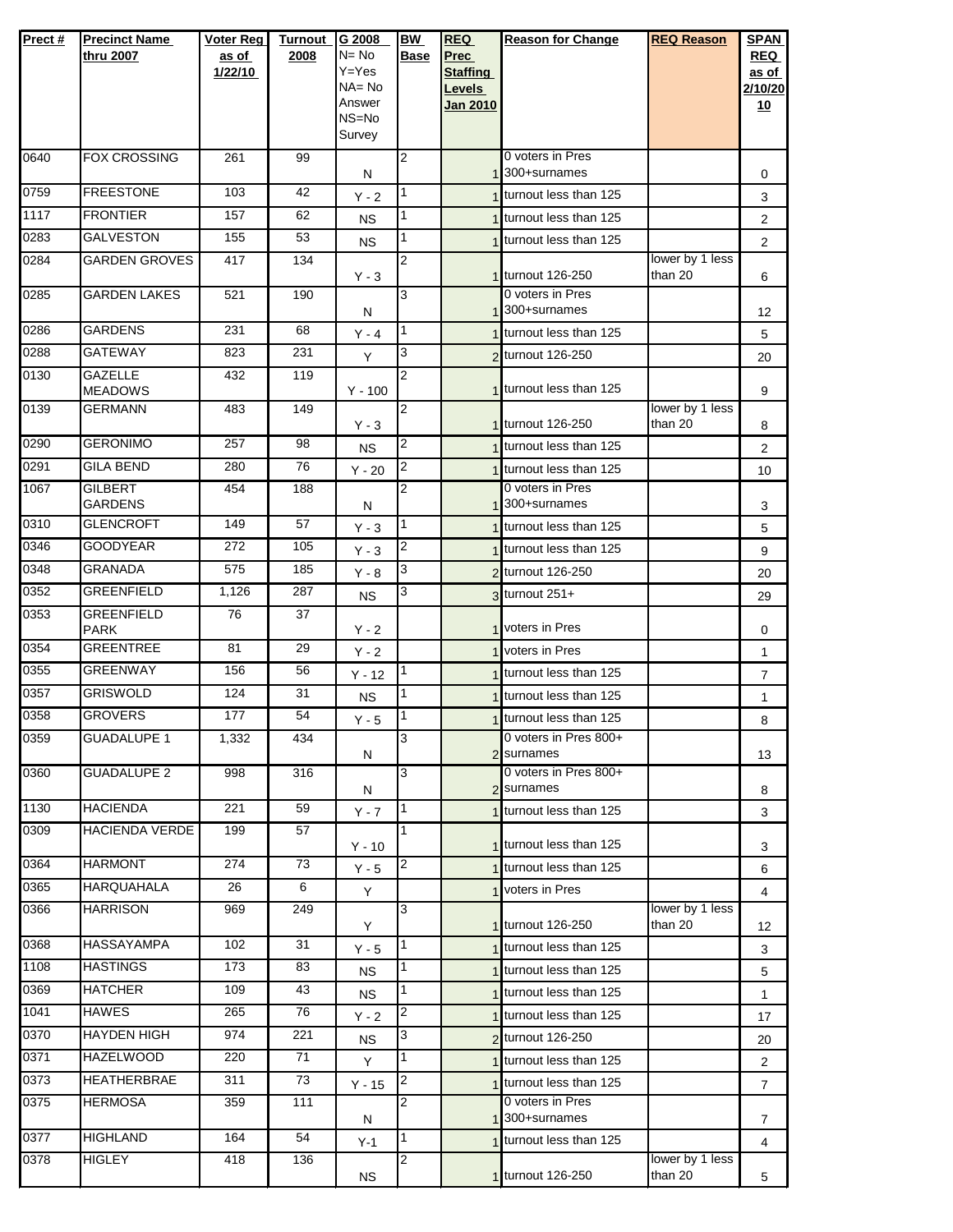| Prect#           | <b>Precinct Name</b><br>thru 2007 | <b>Voter Reg</b><br>as of | <b>Turnout</b><br>2008 | G 2008<br>$N = No$ | <b>BW</b><br><b>Base</b>         | <b>REQ</b><br>Prec | <b>Reason for Change</b>                      | <b>REQ Reason</b>          | <b>SPAN</b><br><b>REQ</b> |
|------------------|-----------------------------------|---------------------------|------------------------|--------------------|----------------------------------|--------------------|-----------------------------------------------|----------------------------|---------------------------|
|                  |                                   | 1/22/10                   |                        | Y=Yes              |                                  | <b>Staffing</b>    |                                               |                            | as of                     |
|                  |                                   |                           |                        | NA= No<br>Answer   |                                  | <b>Levels</b>      |                                               |                            | 2/10/20                   |
|                  |                                   |                           |                        | NS=No              |                                  | <b>Jan 2010</b>    |                                               |                            | <u>10</u>                 |
|                  |                                   |                           |                        | Survey             |                                  |                    |                                               |                            |                           |
| 0382             | <b>HILTON</b>                     | 464                       | 68                     | <b>NS</b>          | 2                                |                    | 1 turnout less than 125                       |                            | 9                         |
| 0384             | <b>HOLIDAY</b><br><b>GARDENS</b>  | 458                       | 154                    | Y                  | $\overline{2}$                   |                    | 1 turnout 126-250                             | lower by 1 less<br>than 20 | 13                        |
| 0385             | <b>HOLIDAY PARK</b>               | 201                       | 58                     | $Y - 5$            | 1                                |                    | 1 turnout less than 125                       |                            | 8                         |
| 0386             | <b>HOLLY</b>                      | 414                       | 125                    | $Y - 20$           | $\overline{2}$                   |                    | 1 turnout 126-250                             | lower by 1 less<br>than 20 | 8                         |
| 0387             | <b>HOLLYHOCK</b>                  | 449                       | 130                    | Y                  | $\overline{2}$                   |                    | 1 turnout 126-250                             | lower by 1 less<br>than 20 | 13                        |
| 1042             | <b>HOLMES</b>                     | 359                       | 110                    | $Y - 20$           | $\overline{c}$                   |                    | 1 turnout less than 125                       |                            | 10                        |
| 0389             | <b>HONDA</b>                      | 647                       | 226                    |                    | 3                                |                    |                                               | lower by 1 less            |                           |
| 0390             | <b>HOPE</b>                       | 1,187                     | 274                    | <b>NS</b><br>Y     | 3                                |                    | 1 turnout 126-250<br>$3$ turnout $251+$       | than 20                    | 1                         |
| 1107             | <b>HOPEVILLE</b>                  | 28                        | 10                     | $Y - 1$            |                                  |                    | 1 voters in Pres                              |                            | 21<br>0                   |
| 1043             | <b>HULL</b>                       | 335                       | 124                    | Y                  | $\overline{c}$                   |                    | 1 turnout less than 125                       |                            | 3                         |
| 0395             | <b>INDEPENDENCE</b>               | 600                       | 175                    |                    | 3                                |                    |                                               | lower by 1 less            |                           |
|                  |                                   |                           |                        | $Y - 25$           |                                  |                    | 1 turnout 126-250                             | than 20                    | 15                        |
| 1069<br>0401     | <b>INDIAN SPRINGS</b>             | 311                       | 94                     | <b>NS</b>          | 2                                |                    | 1 turnout less than 125                       |                            | $\overline{2}$            |
| 0403             | <b>ISAAC</b><br><b>JACKSON</b>    | 706<br>394                | 208<br>90              | Y                  | 3                                |                    | 2 turnout 126-250                             |                            | 26                        |
| 0404             | <b>JADE</b>                       | 375                       | 105                    | Y                  | $\overline{c}$<br>$\overline{2}$ |                    | 1 turnout less than 125<br>0 voters in Pres   |                            | 5                         |
|                  |                                   |                           |                        | N                  |                                  |                    | 1 300+surnames                                |                            | 6                         |
| 0405             | <b>JANICE</b>                     | 169                       | 57                     | $Y - 2$            | 1                                |                    | 1 turnout less than 125                       |                            | $\overline{7}$            |
| 0121             | <b>JASPER</b>                     | 287                       | 102                    | $Y - 6$            | 2                                |                    | 1 turnout less than 125                       |                            | $\overline{7}$            |
| 0408             | <b>JOHN CABOT</b>                 | 250                       | 82                     | $Y - 2$            | $\overline{c}$                   |                    | 1 turnout less than 125                       |                            | 3                         |
| 0410             | <b>JULIAN</b>                     | 365                       | 91                     | NS.                | 2                                |                    | 1 turnout less than 125                       |                            | 11                        |
| 0415             | <b>KACHINA</b>                    | 154                       | 45                     | <b>NS</b>          | 1                                |                    | turnout less than 125                         |                            | 2                         |
| 0418             | KEIM                              | 337                       | 110                    | <b>NS</b>          | 2                                |                    | 1 turnout less than 125                       |                            | $\overline{7}$            |
| 0419             | <b>KELTON</b>                     | 332                       | 118                    | Ν                  | 2                                |                    | 0 voters in Pres<br>1 <sup>300+surnames</sup> |                            | 6                         |
| 1100             | <b>KENLY FARMS</b>                | 575                       | 177                    | $Y - 4$            | 3                                |                    | 1 turnout 126-250                             | lower by 1 less<br>than 20 | 11                        |
| 0421             | <b>KERRY</b>                      | 149                       | 49                     | $Y - 3$            | 1                                |                    | 1 turnout less than 125                       |                            | 4                         |
| 0423             | <b>KINGS</b>                      | 161                       | 58                     | $Y - 2$            | 1                                |                    | 1 turnout less than 125                       |                            | 1                         |
| 0427             | <b>KOMATKE</b>                    | 169                       | 9                      | <b>NS</b>          | 1                                |                    | 1 turnout less than 125                       |                            | 1                         |
| 1017             | LA REATA                          | 399                       | 123                    | NA                 | 2                                |                    | 1 turnout less than 125                       |                            | 3                         |
| $\frac{1}{1072}$ | LANTANA<br>CANYON                 | 393                       | 114                    | Y                  | 2                                |                    | 1 turnout less than 125                       |                            | 1                         |
| 0131             | LAREDO                            | 110                       | 48                     | $Y - 2$            | 1                                |                    | 1 turnout less than 125                       |                            | 2                         |
| 0436             | LASSEN                            | 1,487                     | 396                    | <b>NS</b>          | 3                                |                    | $3$ turnout $251+$                            |                            | 25                        |
| 0437             | <b>LATHAM</b>                     | 805                       | 185                    | Y - 2              | 3                                |                    | 1 turnout 126-250                             | lower by 1 less<br>than 20 | 17                        |
| 0439             | LAVEEN                            | 933                       | 323                    | <b>NA</b>          | 3                                |                    | 3 turnout 251+                                |                            | 20                        |
| 0101             | <b>LAVEEN</b><br><b>MEADOWS</b>   | 1,304                     | 395                    | $Y - 20$           | 3                                |                    | $3$ turnout $251+$                            |                            | 36                        |
| 0441             | LEWIS                             | 663                       | 216                    | $Y - 20$           | 3                                |                    | 2 turnout 126-250                             |                            | 23                        |
| 0442             | <b>LEXINGTON</b>                  | 511                       | 155                    | $Y - 50$           | 3                                |                    | 1 turnout 126-250                             | lower by 1 less<br>than 20 | 10                        |
| 0443             | <b>LIBBY</b>                      | $\overline{94}$           | 25                     | $Y - 2$            |                                  |                    | voters in Pres                                |                            | 0                         |
| 1045             | LINDA                             | 450                       | 127                    | $Y-2$              | 2                                |                    | 1 turnout 126-250                             | lower by 1 less<br>than 20 | 8                         |
| 0447             | LITCHFIELD                        | 279                       | 95                     | $Y - 5$            | 2                                |                    | 1 turnout less than 125                       |                            | 3                         |
| 0805             | LOBO                              | 300                       | 110                    | <b>NS</b>          | $\overline{2}$                   |                    | turnout less than 125                         |                            | $\overline{\mathbf{4}}$   |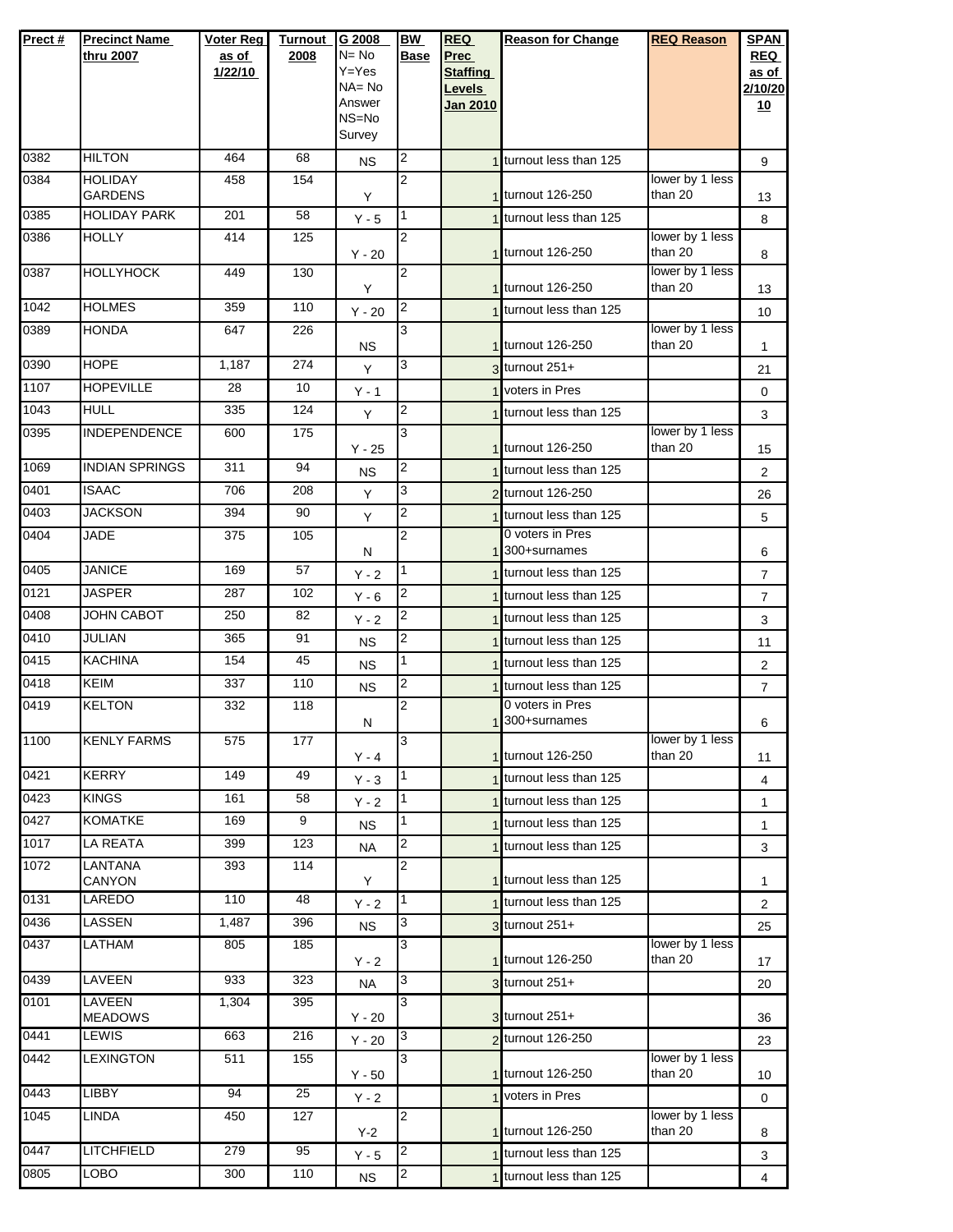| Prect# | <b>Precinct Name</b>   | Voter Reg | <b>Turnout</b> | G 2008              | <b>BW</b>               | <b>REQ</b>      | <b>Reason for Change</b>                      | <b>REQ Reason</b>              | <b>SPAN</b>    |
|--------|------------------------|-----------|----------------|---------------------|-------------------------|-----------------|-----------------------------------------------|--------------------------------|----------------|
|        | thru 2007              | as of     | 2008           | $N = No$            | <b>Base</b>             | <b>Prec</b>     |                                               |                                | <b>REQ</b>     |
|        |                        | 1/22/10   |                | $Y = Yes$           |                         | <b>Staffing</b> |                                               |                                | as of          |
|        |                        |           |                | $NA = No$<br>Answer |                         | Levels          |                                               |                                | 2/10/20        |
|        |                        |           |                | NS=No               |                         | <b>Jan 2010</b> |                                               |                                | 10             |
|        |                        |           |                | Survey              |                         |                 |                                               |                                |                |
| 0454   | <b>LONESOME</b>        | 824       | 284            | $Y - 20$            | 3                       |                 | 3 turnout 251+                                |                                | 21             |
| 0455   | <b>LONGHORN</b>        | 176       | 58             |                     | $\mathbf{1}$            |                 |                                               |                                |                |
|        |                        |           |                |                     |                         |                 |                                               | 0 Spanish Req                  |                |
|        |                        |           |                | $Y - 1$             |                         |                 | 1 turnout less than 125                       | but voters in<br>Pres          | 0              |
| 1046   | LONGMORE               | 124       | 40             | $Y - 1$             | $\mathbf{1}$            |                 | 1 turnout less than 125                       |                                | $\overline{c}$ |
| 0458   | LOWELL                 | 603       | 140            |                     | 3                       |                 |                                               | lower by 1 less                |                |
|        |                        |           |                | $Y - 12$            |                         |                 | 1 turnout 126-250                             | than 20                        | 4              |
| 1047   | <b>LUDDEN</b>          | 433       | 149            | N                   | $\overline{c}$          |                 | 0 voters in Pres<br>1 <sup>300+surnames</sup> |                                | 2              |
| 0461   | <b>LUKE</b>            | 420       | 112            | $Y - 20$            | $\overline{\mathbf{c}}$ |                 | 1 turnout less than 125                       |                                | 18             |
| 0462   | <b>LUPINE</b>          | 106       | 28             | $Y - 1$             | $\overline{1}$          |                 | 1 turnout less than 125                       |                                | 5              |
| 0463   | <b>LYNWOOD</b>         | 680       | 197            |                     | 3                       |                 |                                               | lower by 1 less                |                |
|        |                        |           |                | $Y - 4$             |                         |                 | 1 turnout 126-250                             | than 20                        | 11             |
| 0465   | <b>MADISON PARK</b>    | 382       | 117            | N                   | $\overline{2}$          |                 | 0 voters in Pres<br>1 <sup>300+surnames</sup> |                                | $\overline{7}$ |
| 0466   | <b>MADRID</b>          | 432       | 103            | Y                   | $\overline{c}$          |                 | 1 turnout less than 125                       |                                |                |
| 0319   | <b>MANISTEE</b>        | 340       | 95             |                     | $\overline{c}$          |                 | 1 turnout less than 125                       |                                | 14             |
| 0471   | MANZANITA              | 243       | 90             | <b>NS</b>           | $\mathbf{1}$            |                 | 1 turnout less than 125                       |                                | 8              |
| 0472   | <b>MAPLEWOOD</b>       | 50        | 12             | $Y - 1$             |                         |                 | 1 voters in Pres                              |                                | $\overline{2}$ |
| 0473   | <b>MARCONI</b>         | 141       | 47             | Υ                   | $\mathbf 1$             |                 |                                               |                                | 0              |
| 0475   | <b>MARIGOLD</b>        | 162       | 34             | $Y - 2$             | $\mathbf{1}$            |                 | 1 turnout less than 125                       |                                | $\overline{2}$ |
|        |                        |           |                |                     |                         |                 |                                               | 0 Spanish Req                  |                |
|        |                        |           |                |                     |                         |                 |                                               | but voters in                  |                |
|        |                        |           |                | $Y - 1$             |                         |                 | 1 turnout less than 125                       | Pres                           | 0              |
| 0841   | <b>MARIPOSA</b>        | 523       | 150            |                     | 3                       |                 |                                               | lower by 1 less                |                |
| 1025   | <b>MARIVUE</b>         | 845       | 267            | $Y - 3$             | 3                       |                 | 1 turnout 126-250                             | than 20                        | 15             |
| 0477   | <b>MARSHALL</b>        | 226       | 75             | <b>NS</b>           | $\mathbf{1}$            |                 | $3$ turnout 251+                              |                                | 33             |
|        | <b>MARYLAND</b>        |           |                | $Y-2$               |                         |                 | 1 turnout less than 125<br>0 voters in Pres   |                                | $\mathbf{1}$   |
| 0478   |                        | 318       | 92             | N                   | $\overline{2}$          |                 | 1 <sup>300+surnames</sup>                     |                                | 2              |
| 0479   | <b>MARYVALE</b>        | 436       | 108            | $Y - 40$            | $\overline{c}$          |                 | 1 turnout less than 125                       |                                | 19             |
| 0480   | <b>MAUNA LOA</b>       | 226       | 59             | $Y - 2$             | $\mathbf{1}$            |                 | 1 turnout less than 125                       |                                | 7              |
| 1048   | <b>MCDOWELL</b>        | 201       | 48             | <b>NS</b>           | $\mathbf{1}$            |                 | 1 turnout less than 125                       |                                | 8              |
| 0484   | <b>MCKELLIPS PARK</b>  | 218       | 68             | $Y - 3$             | $\mathbf{1}$            |                 | 1 turnout less than 125                       |                                | $\overline{7}$ |
| 0142   | <b>MCKEMY</b>          | 291       | 97             |                     | 2                       |                 | 0 voters in Pres                              |                                |                |
|        |                        |           |                | N                   |                         |                 | 1 300+surnames                                |                                | 4              |
| 0485   | <b>MCKINLEY</b>        | 470       | 85             | <b>NS</b>           | 2                       |                 | 1 turnout less than 125                       |                                | 11             |
| 0486   | <b>MCNEIL</b>          | 37        | 15             | $Y-2$               |                         |                 | voters in Pres                                |                                | 0              |
| 0488   | <b>MEADOW HILLS</b>    | 122       | 32             | <b>NA</b>           | $\mathbf{1}$            |                 | 1 turnout less than 125                       |                                | $\mathbf{1}$   |
| 0490   | <b>MEDLOCK</b>         | 101       | 32             |                     | $\mathbf{1}$            |                 |                                               |                                |                |
|        |                        |           |                |                     |                         |                 |                                               | 0 Spanish Req<br>but voters in |                |
|        |                        |           |                | $Y - 2$             |                         |                 | 1 turnout less than 125                       | Pres                           | 0              |
| 1057   | <b>MERIDIAN POINTE</b> | 443       | 148            |                     | $\overline{2}$          |                 |                                               | lower by 1 less                |                |
|        |                        |           |                | $Y - 1$             |                         |                 | 1 turnout 126-250                             | than 20                        | 7              |
| 0550   | <b>MESA 004</b>        | 105       | 33             | $Y - 5$             | $\overline{1}$          |                 | 1 turnout less than 125                       |                                | 5              |
| 0600   | <b>MESA 005</b>        | 139       | 39             | <b>NS</b>           | $\mathbf{1}$            |                 | 1 turnout less than 125                       |                                | $\overline{2}$ |
| 0562   | <b>MESA 008</b>        | 125       | 60             | $Y - 3$             | 1                       |                 | 1 turnout less than 125                       |                                | 2              |
| 0525   | <b>MESA 011</b>        | 119       | 32             | $Y - 2$             | $\overline{1}$          |                 | 1 turnout less than 125                       |                                | 3              |
| 0528   | <b>MESA 012</b>        | 256       | 99             | Y - 4               | $\overline{c}$          |                 | 1 turnout less than 125                       |                                | 8              |
| 0530   | <b>MESA 013</b>        | 271       | 115            | $Y - 8$             | $\overline{\mathbf{c}}$ |                 | 1 turnout less than 125                       |                                | 9              |
| 0545   | <b>MESA 014</b>        | 143       | 50             | <b>NS</b>           | $\overline{1}$          |                 | 1 turnout less than 125                       |                                | $\overline{2}$ |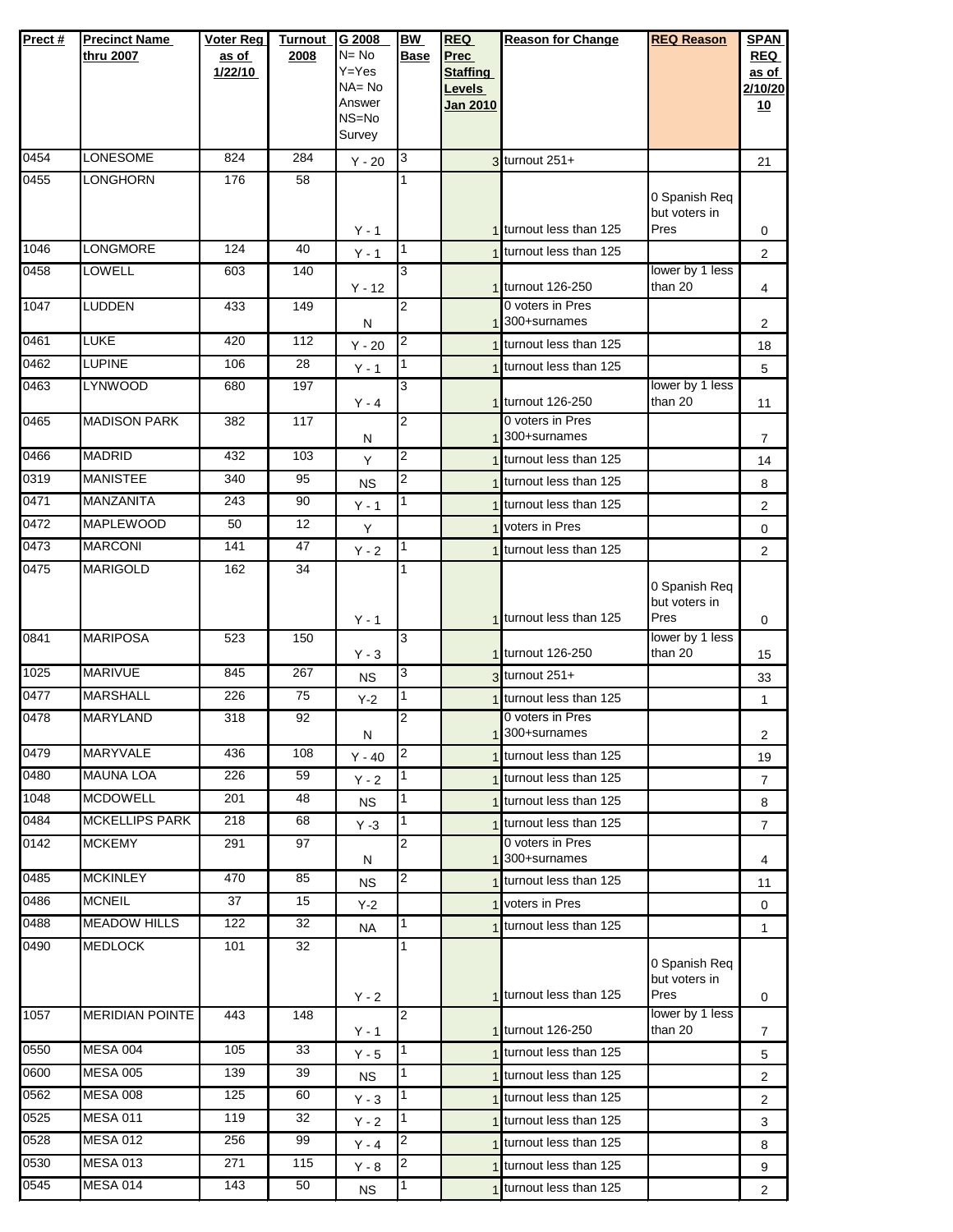| Prect # | <b>Precinct Name</b> | Voter Reg | <b>Turnout</b>   | G 2008                 | <b>BW</b> | <b>REQ</b>                | <b>Reason for Change</b>              | <b>REQ Reason</b>              | <b>SPAN</b>      |
|---------|----------------------|-----------|------------------|------------------------|-----------|---------------------------|---------------------------------------|--------------------------------|------------------|
|         | thru 2007            | as of     | 2008             | $N = No$               | Base      | <b>Prec</b>               |                                       |                                | <b>REQ</b>       |
|         |                      | 1/22/10   |                  | $Y = Yes$<br>$NA = No$ |           | <b>Staffing</b><br>Levels |                                       |                                | as of<br>2/10/20 |
|         |                      |           |                  | Answer                 |           | Jan 2010                  |                                       |                                | 10               |
|         |                      |           |                  | NS=No                  |           |                           |                                       |                                |                  |
|         |                      |           |                  | Survey                 |           |                           |                                       |                                |                  |
| 0558    | <b>MESA 015</b>      | 206       | 81               | $Y - 2$                | 1         |                           | 1 turnout less than 125               |                                | 3                |
| 0547    | <b>MESA 017</b>      | 91        | 40               | $Y - 1$                |           |                           | 1 voters in Pres                      |                                | 1                |
| 0593    | <b>MESA 019</b>      | 70        | 34               | $Y - 1$                |           |                           | 1 voters in Pres                      |                                | 0                |
| 0578    | <b>MESA 028</b>      | 150       | 36               | $Y - 3$                | 1         |                           | 1 turnout less than 125               |                                | 2                |
| 0496    | <b>MESA 030</b>      | 195       | 51               | $Y - 5$                | 1         |                           | 1 turnout less than 125               |                                | 8                |
| 0497    | <b>MESA 031</b>      | 205       | 65               | $Y - 15$               | 1         |                           | 1 turnout less than 125               |                                | 4                |
| 0512    | <b>MESA 032</b>      | 196       | 80               | $Y - 3$                | 1         |                           | 1 turnout less than 125               |                                | $\overline{2}$   |
| 0591    | <b>MESA 037</b>      | 214       | 75               | $Y - 3$                | 1         |                           | 1 turnout less than 125               |                                | $\mathbf{1}$     |
| 0567    | <b>MESA 039</b>      | 107       | 41               |                        | 1         |                           |                                       | 0 Spanish Req                  |                  |
|         |                      |           |                  |                        |           |                           |                                       | but voters in                  |                  |
|         |                      |           |                  | Y - 5                  |           |                           | 1 turnout less than 125               | Pres                           | 0                |
| 0568    | <b>MESA 040</b>      | 59        | 11               | $Y - 2$                |           |                           | 1 voters in Pres                      |                                | 7                |
| 0597    | <b>MESA 042</b>      | 124       | 42               | $Y - 1$                | 1         |                           | 1 turnout less than 125               |                                | 3                |
| 0494    | MESA 044             | 290       | 87               | $Y - 2$                | 2         |                           | 1 turnout less than 125               |                                | 13               |
| 0492    | <b>MESA 045</b>      | 126       | 44               | $Y - 3$                | 1         |                           | 1 turnout less than 125               |                                | $\overline{2}$   |
| 0585    | MESA 046             | 70        | 22               | Y - 5                  |           |                           | 1 voters in Pres                      |                                | 0                |
| 0526    | <b>MESA 047</b>      | 61        | 22               | $Y - 2$                |           |                           | 1 voters in Pres                      |                                | 2                |
| 0521    | <b>MESA 048</b>      | 130       | 42               | <b>NS</b>              | 1         |                           | 1 turnout less than 125               |                                | 2                |
| 0516    | <b>MESA 049</b>      | 217       | 60               | $Y - 5$                | 1         |                           | 1 turnout less than 125               |                                | 3                |
| 0500    | <b>MESA 050</b>      | 416       | 125              | $Y - 30$               | 2         |                           | 1 turnout 126-250                     | lower by 1 less<br>than 20     | 7                |
| 0498    | <b>MESA 052</b>      | 130       | 51               | $Y - 6$                | 1         |                           | 1 turnout less than 125               |                                | 4                |
| 0601    | <b>MESA 053</b>      | 153       | 49               | $Y - 10$               | 1         |                           | 1 turnout less than 125               |                                | 7                |
| 0539    | <b>MESA 055</b>      | 211       | 47               | $Y - 14$               | 1         |                           | 1 turnout less than 125               |                                | 9                |
| 0540    | <b>MESA 056</b>      | 296       | 80               | $Y - 5$                | 2         |                           | 1 turnout less than 125               |                                | 8                |
| 0522    | <b>MESA 057</b>      | 225       | 89               | $Y - 3$                | 1         |                           | 1 turnout less than 125               |                                | 3                |
| 0548    | <b>MESA 058</b>      | 49        | 24               | $Y - 1$                |           |                           | 1 voters in Pres                      |                                | 1                |
| 0589    | <b>MESA 059</b>      | 86        | 31               | $Y - 2$                |           |                           | 1 voters in Pres                      |                                | $\overline{2}$   |
| 0566    | <b>MESA 061</b>      | 122       | 25               |                        | 1         |                           |                                       |                                |                  |
|         |                      |           |                  |                        |           |                           |                                       | 0 Spanish Req<br>but voters in |                  |
|         |                      |           |                  | $Y - 1$                |           |                           | 1 turnout less than 125               | Pres                           | 0                |
| 0501    | <b>MESA 063</b>      | 334       | 107              | $Y - 25$               | 2         |                           | 1 turnout less than 125               |                                | 10               |
| 0513    | <b>MESA 064</b>      | 317       | 80               | Y                      | 2         |                           | 1 turnout less than 125               |                                | 17               |
| 0515    | <b>MESA 065</b>      | 340       | 73               | $Y - 2$                | 2         |                           | 1 turnout less than 125               |                                | 10               |
| 0495    | <b>MESA 066</b>      | 459       | $\overline{1}11$ | Υ                      | 2         |                           | turnout less than 125                 |                                | 13               |
| 0529    | <b>MESA 067</b>      | 251       | 55               | $Y - 3$                | 2         |                           | 1 turnout less than 125               |                                | $\overline{7}$   |
| 0523    | <b>MESA 068</b>      | 300       | 109              | $Y - 5$                | 2         |                           | 1 turnout less than 125               |                                | 11               |
| 0510    | <b>MESA 069</b>      | 142       | 33               | $Y - 3$                | 1         |                           | 1 turnout less than 125               |                                | 5                |
| 0604    | <b>MESA 072</b>      | 622       | 214              |                        | 3         |                           |                                       | lower by 1 less                |                  |
| 0581    | <b>MESA 074</b>      | 65        | 19               | $Y-1$<br>$Y - 1$       |           |                           | 1 turnout 126-250<br>1 voters in Pres | than 20                        | 15<br>3          |
| 0527    | <b>MESA 075</b>      | 153       | 49               | $Y - 1$                | 1         |                           | 1 turnout less than 125               |                                | $\mathbf{1}$     |
| 0517    | <b>MESA 078</b>      | 426       | 138              |                        | 2         |                           |                                       | lower by 1 less                |                  |
|         |                      |           |                  | $Y - 3$                |           |                           | 1 turnout 126-250                     | than 20                        | 7                |
| 0599    | <b>MESA 079</b>      | 149       | 49               | $Y - 5$                | 1         |                           | turnout less than 125                 |                                | 4                |
| 0518    | <b>MESA 080</b>      | 277       | 90               | <b>NS</b>              | 2         |                           | 1 turnout less than 125               |                                | 12               |
| 0524    | <b>MESA 081</b>      | 299       | 109              | $Y - 1$                | 2         |                           | 1 turnout less than 125               |                                | 16               |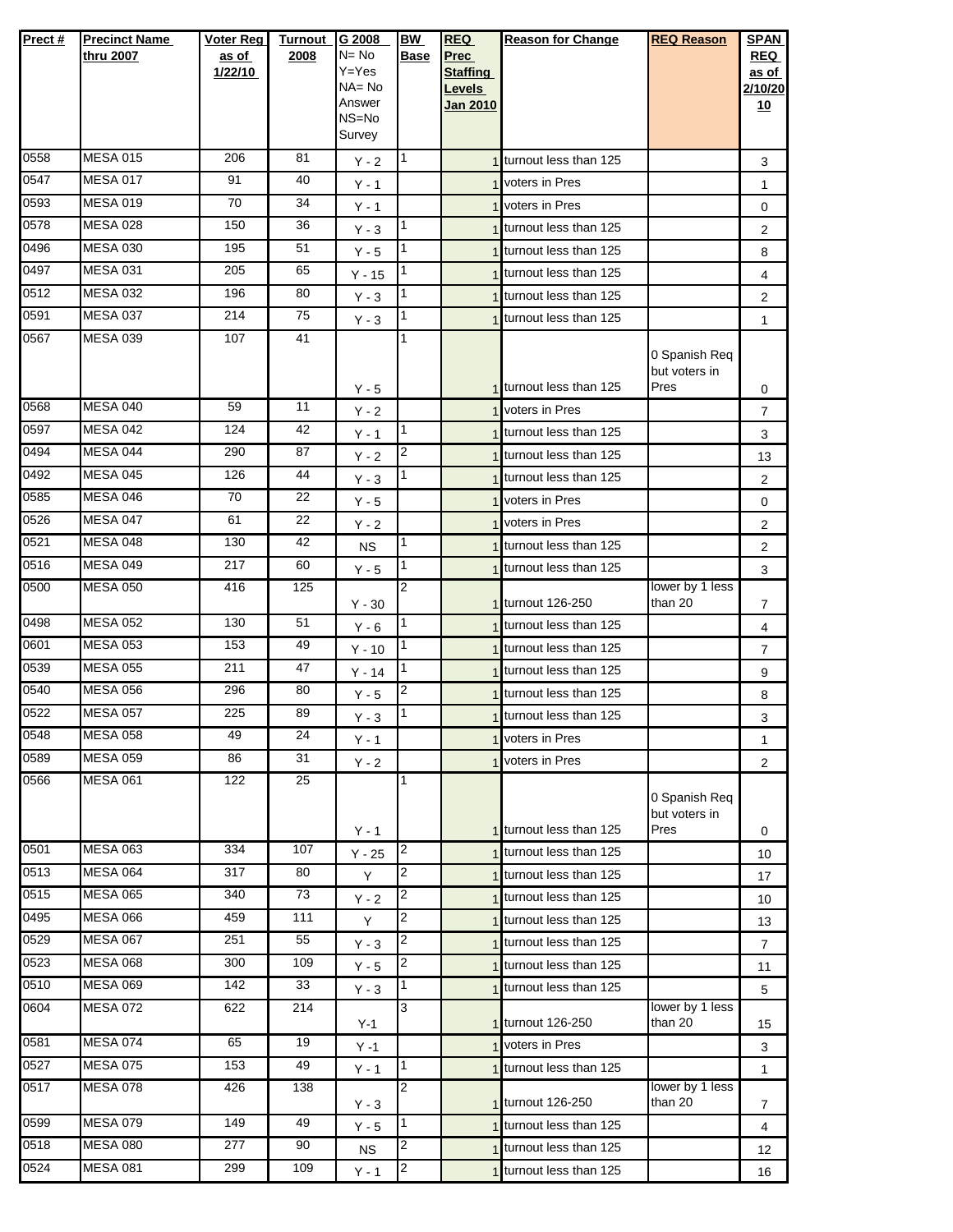| Prect# | <b>Precinct Name</b><br>thru 2007 | Voter Reg<br>as of<br>1/22/10 | <b>Turnout</b><br>2008 | G 2008<br>N= No<br>Y=Yes<br>NA= No<br>Answer<br>NS=No<br>Survey | <b>BW</b><br><b>Base</b> | <b>REQ</b><br>Prec<br><b>Staffing</b><br>Levels<br><b>Jan 2010</b> | <b>Reason for Change</b>                       | <b>REQ Reason</b>                      | <b>SPAN</b><br><b>REQ</b><br>as of<br>2/10/20<br><u>10</u> |
|--------|-----------------------------------|-------------------------------|------------------------|-----------------------------------------------------------------|--------------------------|--------------------------------------------------------------------|------------------------------------------------|----------------------------------------|------------------------------------------------------------|
| 0536   | <b>MESA 082</b>                   | 320                           | 116                    | $Y - 25$                                                        | $\overline{2}$           |                                                                    | 1 turnout less than 125                        |                                        | 10                                                         |
| 0537   | <b>MESA 083</b>                   | 337                           | 128                    | <b>NS</b>                                                       | $\overline{2}$           |                                                                    | 1 turnout 126-250                              | lower by 1 less<br>than 20             | 9                                                          |
| 0549   | <b>MESA 084</b>                   | 284                           | 113                    | <b>NS</b>                                                       | $\overline{2}$           |                                                                    | 1 turnout less than 125                        |                                        | 10                                                         |
| 0595   | <b>MESA 085</b>                   | 169                           | 52                     | $Y - 2$                                                         |                          |                                                                    | 1 turnout less than 125                        |                                        | 3                                                          |
| 0580   | <b>MESA 089</b>                   | 254                           | 93                     | <b>NS</b>                                                       | 2                        |                                                                    | 1 turnout less than 125                        |                                        | $\mathbf{1}$                                               |
| 0504   | <b>MESA 090</b>                   | 163                           | 59                     | Y - 1                                                           | 1                        |                                                                    | 1 turnout less than 125                        |                                        | 4                                                          |
| 0514   | <b>MESA 093</b>                   | 567                           | 171                    | $Y - 10$                                                        | 3                        |                                                                    | 1 turnout 126-250                              | lower by 1 less<br>than 20             | 14                                                         |
| 0535   | <b>MESA 094</b>                   | 185                           | 75                     | $Y - 3$                                                         |                          |                                                                    | 1 turnout less than 125                        |                                        | 4                                                          |
| 0552   | <b>MESA 095</b>                   | 189                           | 70                     | $Y - 1$                                                         | $\mathbf{1}$             |                                                                    | 1 turnout less than 125                        |                                        | $\mathbf{1}$                                               |
| 0551   | <b>MESA 096</b>                   | 175                           | 81                     | $Y - 4$                                                         | $\mathbf{1}$             |                                                                    | 1 turnout less than 125                        |                                        | $\mathbf{1}$                                               |
| 0570   | <b>MESA 098</b>                   | 188                           | 77                     | $Y-2$                                                           | 1                        |                                                                    | turnout less than 125                          |                                        | $\overline{2}$                                             |
| 0588   | <b>MESA 099</b>                   | 286                           | 109                    | N                                                               | $\overline{2}$           |                                                                    | 0 voters in Pres<br>1 300+surnames             |                                        | 2                                                          |
| 0531   | <b>MESA 100</b>                   | 137                           | 49                     | $Y - 1$                                                         | $\mathbf{1}$             |                                                                    | 1 turnout less than 125                        |                                        | $\overline{2}$                                             |
| 0579   | <b>MESA 102</b>                   | 122                           | 37                     | $Y - 2$                                                         | 1                        |                                                                    | 1 turnout less than 125                        |                                        | 4                                                          |
| 0584   | <b>MESA 104</b>                   | 125                           | 36                     | $Y - 2$                                                         | 1                        |                                                                    | turnout less than 125                          |                                        | 3                                                          |
| 0533   | <b>MESA 105</b>                   | 147                           | 55                     | $Y - 1$                                                         | $\mathbf{1}$             |                                                                    | 1 turnout less than 125                        |                                        | 2                                                          |
| 0598   | <b>MESA 106</b>                   | 253                           | 95                     | <b>NS</b>                                                       | 2                        |                                                                    | 1 turnout less than 125                        |                                        | 3                                                          |
| 0576   | <b>MESA 107</b>                   | 284                           | 79                     | $Y - 3$                                                         | 2                        |                                                                    | 1 turnout less than 125                        |                                        | 12                                                         |
| 0505   | <b>MESA 113</b>                   | 104                           | 42                     | <b>NA</b>                                                       | $\mathbf{1}$             |                                                                    | 1 turnout less than 125                        |                                        | 2                                                          |
| 0543   | <b>MESA 114</b>                   | 166                           | 59                     | $Y - 1$                                                         | 1                        |                                                                    | 1 turnout less than 125                        | 0 Spanish Req<br>but voters in<br>Pres |                                                            |
| 0608   | <b>MESCAL</b>                     | 110                           | 36                     | $Y - 2$                                                         | $\overline{1}$           |                                                                    | 1 turnout less than 125                        |                                        | 0<br>3                                                     |
| 0611   | <b>MICHELLE</b>                   | 98                            | 42                     | $Y - 1$                                                         |                          |                                                                    | 1 voters in Pres                               |                                        | 1                                                          |
| 0317   | <b>MIDWAY</b>                     | 513                           | 153                    | $Y - 10$                                                        | 3                        |                                                                    | 1 turnout 126-250                              | lower by 1 less<br>than 20             | 17                                                         |
| 0614   | MINNEZONA                         | 307                           | 93                     | N                                                               | 2                        |                                                                    | 0 voters in Pres<br>1 <sup>300+</sup> surnames |                                        | $\overline{7}$                                             |
| 0615   | <b>MITCHELL</b>                   | 371                           | 124                    | N                                                               | $\overline{2}$           |                                                                    | 0 voters in Pres<br>1 <sup>300+</sup> surnames |                                        | 5                                                          |
| 0619   | <b>MOHAWK</b>                     | 127                           | 29                     | <b>NS</b>                                                       | 1                        |                                                                    | 1 turnout less than 125                        |                                        | $\mathbf{1}$                                               |
| 0621   | <b>MONROE</b>                     | 282                           | 85                     | $Y - 20$                                                        | $\overline{2}$           |                                                                    | turnout less than 125                          |                                        | 4                                                          |
| 1106   | <b>MONTANA FARMS</b>              | 274                           | 90                     | N                                                               | $\overline{2}$           |                                                                    | 0 voters in Pres<br>1 300+surnames             |                                        | 4                                                          |
| 0623   | <b>MONTE VISTA</b>                | 486                           | 120                    | <b>NS</b>                                                       | 2                        |                                                                    | 1 turnout less than 125                        |                                        | 11                                                         |
| 0334   | <b>MONTEBELLO</b>                 | 370                           | 96                     | $Y - 40$                                                        | 2                        |                                                                    | 1 turnout less than 125                        |                                        | 10                                                         |
| 0627   | <b>MONTOYA</b>                    | 56                            | 13                     | $Y - 2$                                                         |                          |                                                                    | voters in Pres                                 |                                        | $\mathbf 0$                                                |
| 0628   | <b>MOON MOUNTAIN</b>              | 69                            | 24                     | $Y - 1$                                                         |                          |                                                                    | 1 voters in Pres                               |                                        | $\mathbf{1}$                                               |
| 0632   | <b>MORROW</b>                     | 123                           | 49                     | $Y - 2$                                                         |                          |                                                                    | 1 turnout less than 125                        | 0 Spanish Req<br>but voters in<br>Pres | 0                                                          |
| 0633   | <b>MORTEN</b>                     | 238                           | 74                     | $Y - 2$                                                         | $\overline{1}$           |                                                                    | 1 turnout less than 125                        |                                        | 6                                                          |
| 1082   | <b>MOUNTAIN SAGE</b>              | 145                           | 48                     |                                                                 |                          |                                                                    | 1 turnout less than 125                        | 0 Spanish Req<br>but voters in<br>Pres |                                                            |
| 0638   | <b>MULBERRY</b>                   | 206                           | 46                     | $Y - 2$<br>$Y - 6$                                              | $\mathbf{1}$             |                                                                    | 1 turnout less than 125                        |                                        | 0<br>$\overline{7}$                                        |
|        |                                   |                               |                        |                                                                 |                          |                                                                    |                                                |                                        |                                                            |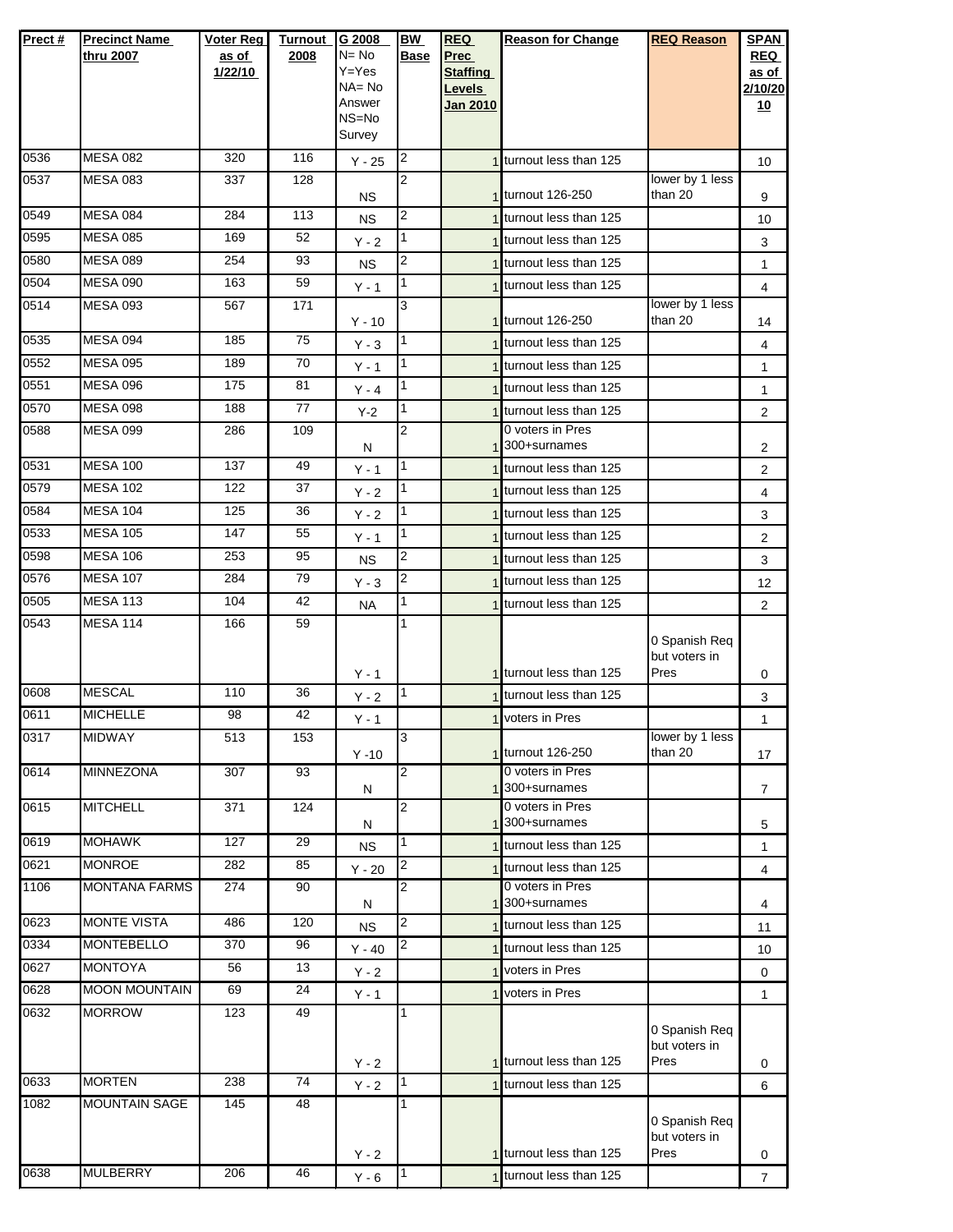| Prect#       | <b>Precinct Name</b><br>thru 2007      | <b>Voter Reg</b><br>as of<br>1/22/10 | <b>Turnout</b><br>2008 | G 2008<br>N= No<br>Y=Yes<br>NA= No<br>Answer<br>NS=No<br>Survey | <b>BW</b><br><b>Base</b> | <b>REQ</b><br>Prec<br><b>Staffing</b><br><b>Levels</b><br><b>Jan 2010</b> | <b>Reason for Change</b>                           | <b>REQ Reason</b>                             | <b>SPAN</b><br><b>REQ</b><br>as of<br>2/10/20<br>10 |
|--------------|----------------------------------------|--------------------------------------|------------------------|-----------------------------------------------------------------|--------------------------|---------------------------------------------------------------------------|----------------------------------------------------|-----------------------------------------------|-----------------------------------------------------|
| 1070         | <b>MUSKET</b>                          | 122                                  | 46                     |                                                                 | 1                        |                                                                           |                                                    | 0 Spanish Req<br>but voters in                |                                                     |
|              |                                        |                                      |                        | Υ                                                               |                          |                                                                           | 1 turnout less than 125                            | Pres                                          | 0                                                   |
| 0120         | <b>MYRNA</b>                           | 287                                  | 94                     | $Y - 1$                                                         | $\overline{2}$           |                                                                           | 1 turnout less than 125                            |                                               | 4                                                   |
| 0642<br>0301 | <b>MYRTLE</b><br><b>MYSTIC</b>         | 220<br>374                           | 61<br>137              | $Y - 3$                                                         | 1<br>$\overline{2}$      |                                                                           | turnout less than 125<br>0 voters in Pres          |                                               | 4                                                   |
|              |                                        |                                      |                        | N                                                               |                          |                                                                           | 300+surnames                                       |                                               | 4                                                   |
| 0138         | <b>NATHAN</b>                          | 175                                  | 50                     | $Y - 2$                                                         | 1                        |                                                                           | turnout less than 125                              |                                               | 3                                                   |
| 0128         | <b>NAVARRETE</b>                       | 391                                  | 145                    | $Y - 5$                                                         | $\overline{2}$           |                                                                           | 1 turnout 126-250                                  | lower by 1 less<br>than 20                    | 8                                                   |
| 0645         | <b>NICOLET</b>                         | 279                                  | 93                     | Ν                                                               | 2                        |                                                                           | 0 voters in Pres<br>300+surnames                   |                                               | $\overline{2}$                                      |
| 0647         | <b>NILE</b>                            | 361                                  | 106                    | $Y - 3$                                                         | $\overline{c}$           |                                                                           | turnout less than 125                              |                                               | 6                                                   |
| 0114         | <b>NOPAL</b>                           | 174                                  | 59                     | $Y - 2$                                                         | 1                        |                                                                           | 1 turnout less than 125                            |                                               | $\overline{2}$                                      |
| 0649         | NORTH HIGH                             | 250                                  | 75                     | <b>NS</b>                                                       | 2                        |                                                                           | 1 turnout less than 125                            |                                               | 2                                                   |
| 0650         | <b>NORTHVIEW</b>                       | 197                                  | 50                     | $Y - 2$                                                         | 1                        |                                                                           | 1 turnout less than 125                            |                                               | 4                                                   |
| 0651         | <b>NORTON</b>                          | 153                                  | 33                     | $Y - 3$                                                         | 1                        |                                                                           | 1 turnout less than 125                            |                                               | 2                                                   |
| 0656         | <b>OASIS</b>                           | 269                                  | 92                     | <b>NS</b>                                                       | 2                        |                                                                           | turnout less than 125                              |                                               | 3                                                   |
| 0657         | <b>OCOTILLO</b>                        | 372                                  | 132                    | <b>NS</b>                                                       | $\overline{2}$           |                                                                           | 1 turnout 126-250                                  | lower by 1 less<br>than 20                    | 9                                                   |
| 0659         | <b>OLIVE</b>                           | 218                                  | 76                     | <b>NS</b>                                                       | 1                        |                                                                           | 1 turnout less than 125                            |                                               | 3                                                   |
| 0660         | <b>OLNEY</b>                           | 444                                  | 156                    | $Y - 5$                                                         | 2                        |                                                                           | 1 turnout 126-250                                  | lower by 1 less<br>than 20                    | $\overline{2}$                                      |
| 0335         | ONEIL                                  | 217                                  | 62                     | $Y - 2$                                                         | 1                        |                                                                           | 1 turnout less than 125                            |                                               | 10                                                  |
| 0666<br>1104 | <b>ORANGEWOOD</b><br><b>ORANGEWOOD</b> | 141<br>215                           | 41<br>50               | $Y - 3$                                                         | 1<br>1                   |                                                                           | 1 turnout less than 125<br>1 turnout less than 125 |                                               | 1                                                   |
| 0667         | <b>FARMS</b><br>ORCHID                 | 152                                  | 58                     | $Y - 3$<br>$Y - 8$                                              | 1                        |                                                                           | 1 turnout less than 125                            |                                               | 6<br>2                                              |
| 0668         | <b>OREGON</b>                          | 152                                  | 44                     | $Y - 5$                                                         | I1                       |                                                                           | 1 turnout less than 125                            |                                               | 3                                                   |
| 0669         | <b>ORME</b>                            | 1,201                                | 401                    | <b>NS</b>                                                       | 3                        |                                                                           | $3$ turnout 251+                                   |                                               | 27                                                  |
| 1022         | <b>ORO</b>                             | 312                                  | 104                    |                                                                 | 2                        |                                                                           | 0 voters in Pres                                   |                                               |                                                     |
|              |                                        |                                      |                        | N                                                               |                          |                                                                           | 1 300+surnames                                     |                                               | $\overline{2}$                                      |
| 0703         | OSUNA PARK                             | 626                                  | 158                    | Y - 8                                                           | 3                        |                                                                           | 1 turnout 126-250                                  | lower by 1 less<br>than 20<br>lower by 1 less | 15                                                  |
| 0672         | <b>PALM</b>                            | 500                                  | 133                    | $Y-5$                                                           | 3                        |                                                                           | 1 turnout 126-250                                  | than 20                                       | 17                                                  |
| 0318         | PALM SHADOWS                           | 753                                  | 154                    | $Y - 10$                                                        | 3                        |                                                                           | 1 turnout 126-250                                  | lower by 1 less<br>than 20                    | 11                                                  |
| 0673         | <b>PALM VALLEY</b>                     | 248                                  | 80                     | $Y - 15$                                                        | 1                        |                                                                           | 1 turnout less than 125                            |                                               | $\mathbf{1}$                                        |
| 0420         | <b>PALMBROOK</b>                       | 710                                  | 211                    | Y - 5                                                           | 3                        |                                                                           | 1 turnout 126-250                                  | lower by 1 less<br>than 20                    | 10                                                  |
| 0675         | <b>PALMCROFT</b>                       | 123                                  | 37                     | $Y - 1$                                                         | 1                        |                                                                           | 1 turnout less than 125                            |                                               | 1                                                   |
| 0676         | PALMDALE                               | 275                                  | 65                     | $Y - 8$                                                         | 2                        |                                                                           | 1 turnout less than 125                            |                                               | 2                                                   |
| 0678         | PALO VERDE                             | 213                                  | 70                     | <b>NS</b>                                                       | 1                        |                                                                           | 1 turnout less than 125                            |                                               | $\overline{7}$                                      |
| 0679         | <b>PALOMINO</b>                        | 161                                  | 48                     | $Y - 8$                                                         | 1                        |                                                                           | 1 turnout less than 125                            |                                               | 5                                                   |
| 0680         | PAPAGO PARK                            | 221                                  | 64                     | $Y - 1$                                                         | $\mathbf{1}$             |                                                                           | turnout less than 125                              |                                               | 6                                                   |
| 0682         | PARADISE LAKES                         | 210                                  | 69                     | $Y-2$                                                           | 1                        |                                                                           | 1 turnout less than 125                            |                                               | 4                                                   |
| 0683         | PARADISE PARK                          | 91                                   | 36                     | $Y - 2$                                                         |                          |                                                                           | voters in Pres                                     |                                               | $\mathbf{1}$                                        |
| 0322         | PARADISE VISTA                         | 496                                  | 161                    | <b>NS</b>                                                       | 2                        |                                                                           | 1 turnout 126-250                                  | lower by 1 less<br>than 20                    | 10 <sup>°</sup>                                     |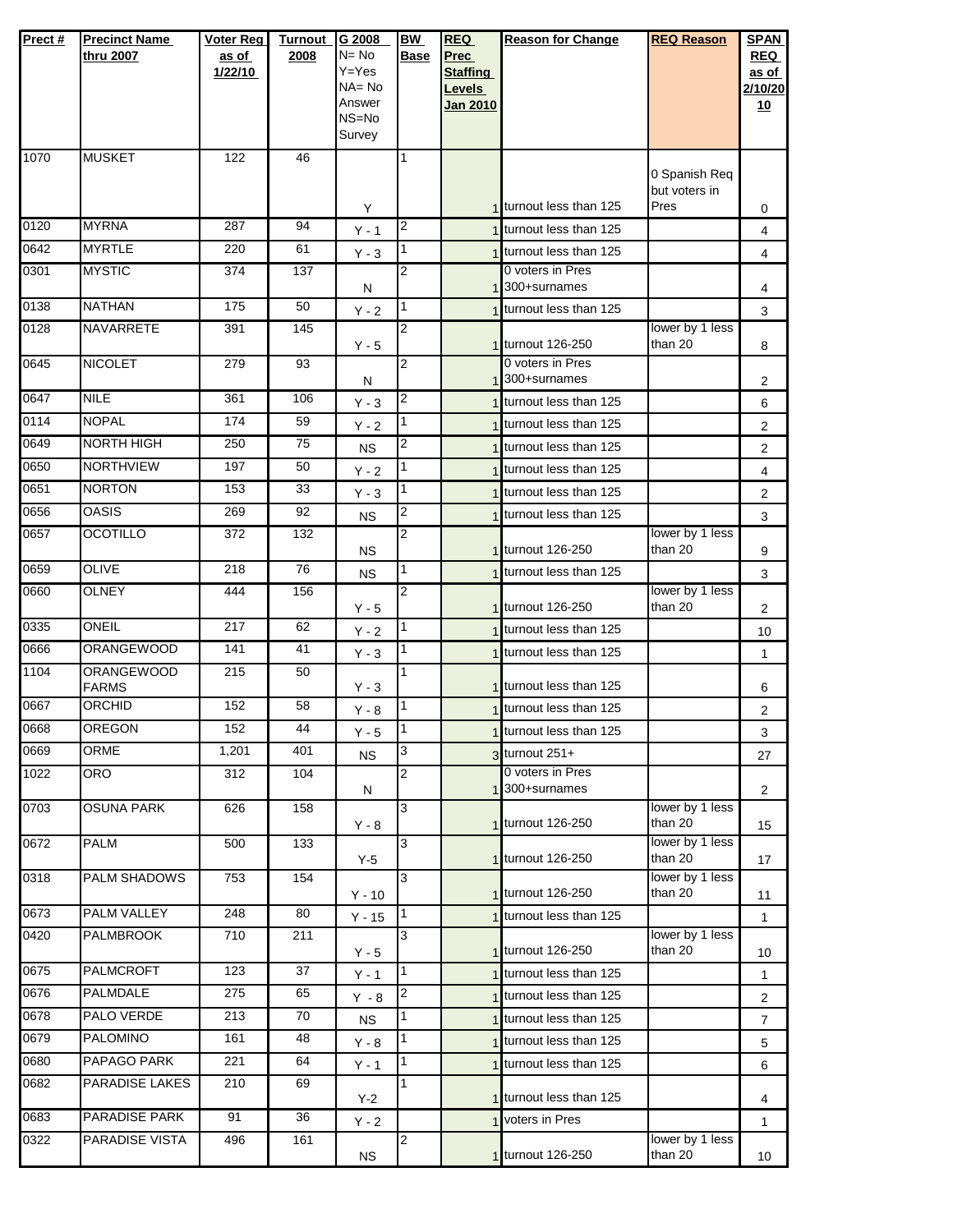| Prect# | <b>Precinct Name</b><br>thru 2007 | <b>Voter Reg</b><br>as of<br>1/22/10 | <b>Turnout</b><br>2008 | G 2008<br>$N = No$<br>Y=Yes<br>$NA = No$ | <b>BW</b><br><b>Base</b> | <b>REQ</b><br><b>Prec</b><br><b>Staffing</b> | <b>Reason for Change</b>                      | <b>REQ Reason</b>              | <b>SPAN</b><br><b>REQ</b><br>as of<br>2/10/20 |
|--------|-----------------------------------|--------------------------------------|------------------------|------------------------------------------|--------------------------|----------------------------------------------|-----------------------------------------------|--------------------------------|-----------------------------------------------|
|        |                                   |                                      |                        | Answer<br>NS=No<br>Survey                |                          | <b>Levels</b><br>Jan 2010                    |                                               |                                | 10                                            |
| 0685   | <b>PARK CENTRAL</b>               | 162                                  | 57                     |                                          | 1                        |                                              |                                               | 0 Spanish Req<br>but voters in |                                               |
|        |                                   |                                      |                        | $Y - 2$                                  |                          |                                              | 1 turnout less than 125                       | Pres                           | 0                                             |
| 0330   | <b>PARK WEST</b>                  | 734                                  | 200                    | <b>NS</b>                                | 3                        |                                              | 2 turnout 126-250                             |                                | 30                                            |
| 0687   | <b>PARKVIEW</b>                   | 337                                  | 91                     | <b>NS</b>                                | 2                        |                                              | turnout less than 125                         |                                | 2                                             |
| 0688   | <b>PASADENA</b>                   | 121                                  | 30                     | $Y - 3$                                  | 1                        |                                              | 1 turnout less than 125                       | lower by 1 less                | 2                                             |
| 0338   | <b>PECK</b>                       | 603                                  | 166                    | <b>NS</b>                                | 3                        |                                              | 1 turnout 126-250                             | than 20                        | 14                                            |
| 1081   | <b>PENA</b>                       | 1,032                                | 339                    | $Y - 1$                                  | 3                        |                                              | $3$ turnout 251+                              |                                | 24                                            |
| 1090   | <b>PEORIA HEIGHTS</b>             | 689                                  | 168                    | $Y - 10$                                 | 3                        |                                              | 1 turnout 126-250                             | lower by 1 less<br>than 20     | 9                                             |
| 0707   | PERRY PARK                        | 617                                  | 194                    | $Y - 25$                                 | 3                        |                                              | 1 turnout 126-250                             | lower by 1 less<br>than 20     | 17                                            |
| 0708   | PERRYVILLE                        | 390                                  | 119                    | $Y - 3$                                  | $\overline{c}$           |                                              | 1 turnout less than 125                       |                                | 8                                             |
| 0712   | <b>PIERCE</b>                     | 328                                  | 108                    | $Y - 3$                                  | 2                        |                                              | turnout less than 125                         |                                | 3                                             |
| 0713   | <b>PIERSON</b>                    | 478                                  | 121                    | $Y - 20$                                 | $\overline{2}$           |                                              | 1 turnout less than 125                       |                                | 21                                            |
| 0719   | PINNACLE WEST                     | 67                                   | 35                     | $Y - 4$                                  |                          |                                              | 1 voters in Pres                              |                                | 0                                             |
| 1006   | <b>PINON</b>                      | 250                                  | 104                    | $Y-1$                                    | 2                        |                                              | 1 turnout less than 125                       |                                | 2                                             |
| 1075   | POCO BUENO                        | 342                                  | 125                    | N                                        | $\overline{2}$           |                                              | 0 voters in Pres<br>1 <sup>300+surnames</sup> |                                | $\overline{2}$                                |
| 0723   | <b>POINSETTIA</b>                 | 337                                  | 133                    | $Y - 2$                                  | 2                        |                                              | 1 turnout 126-250                             | lower by 1 less<br>than 20     | 1                                             |
| 0727   | <b>PORTLAND</b>                   | 699                                  | 173                    | <b>NS</b>                                | 3                        |                                              | 1 turnout 126-250                             | lower by 1 less<br>than 20     | 15                                            |
| 1119   | <b>PORTOBELLO</b>                 | 194                                  | 54                     | $Y - 4$                                  | 1                        |                                              | 1 turnout less than 125                       |                                | 2                                             |
| 0728   | <b>POWELL</b>                     | 425                                  | 154                    | N                                        | 2                        |                                              | 0 voters in Pres<br>1 300+surnames            |                                | 6                                             |
| 1054   | POWER RANCH                       | 393                                  | 147                    | $Y - 2$                                  | $\overline{2}$           |                                              | 1 turnout 126-250                             | lower by 1 less<br>than 20     | $\overline{c}$                                |
| 0730   | <b>PRINCETON</b>                  | 96                                   | 36                     | Y - 1                                    |                          |                                              | 1 voters in Pres                              |                                | 1                                             |
| 0731   | <b>PUEBLO</b>                     | 140                                  | 33                     | $Y - 2$                                  | 1                        |                                              | 1 turnout less than 125                       |                                | $\overline{2}$                                |
| 0340   | <b>PURPLE SAGE</b>                | 341                                  | 100                    | <b>NS</b>                                | 2                        |                                              | turnout less than 125                         |                                | 11                                            |
| 1113   | PYRAMID PEAK                      | 274                                  | 71                     | N                                        | 2                        |                                              | 0 voters in Pres<br>300+surnames              |                                | 1                                             |
| 0734   | <b>QUEEN CREEK</b>                | 517                                  | $\frac{145}{2}$        | $Y - 1$                                  | 3                        |                                              | 1 turnout 126-250                             | lower by 1 less<br>than 20     | 5                                             |
| 0735   | <b>RAINBOW VALLEY</b>             | 332                                  | 102                    | NS.                                      | 2                        |                                              | 1 turnout less than 125                       |                                | 10                                            |
| 1087   | RANCH HOUSE                       | 343                                  | 131                    | N                                        | 2                        |                                              | 0 voters in Pres<br>1 300+surnames            |                                | 3                                             |
| 1136   | RANCHO MIRAGE                     | 807                                  | 218                    | <b>NS</b>                                | 3                        |                                              | 1 turnout 126-250                             | lower by 1 less<br>than 20     | 17                                            |
| 0333   | <b>READE</b>                      | 536                                  | 164                    | $Y - 10$                                 | 3                        |                                              | 2 turnout 126-250                             |                                | 20                                            |
| 1101   | <b>REEMS</b>                      | 523                                  | 185                    | $Y - 1$                                  | 3                        |                                              | 1 turnout 126-250                             | lower by 1 less<br>than 20     | 8                                             |
| 0741   | <b>RICHLAND</b>                   | 117                                  | 32                     | $Y - 2$                                  | 1                        |                                              | 1 turnout less than 125                       |                                | 2                                             |
| 0747   | <b>RIVERSIDE</b>                  | 1,144                                | 360                    | $Y - 30$                                 | 3                        |                                              | $3$ turnout $251+$                            |                                | 27                                            |
| 0749   | <b>ROADRUNNER</b>                 | 618                                  | 186                    | $Y - 25$                                 | 3                        |                                              | 2 turnout 126-250                             |                                | 22                                            |
| 0750   | <b>ROANOKE</b>                    | 421                                  | 122                    | $Y - 5$                                  | 2                        |                                              | turnout less than 125                         |                                | 13                                            |
| 1008   | RODEO PARK                        | 236                                  | 92                     | NS.                                      | 1                        |                                              | 1 turnout less than 125                       |                                | 1                                             |
| 0754   | <b>ROESER</b>                     | 999                                  | 339                    | Y                                        | 3                        |                                              | 3 turnout 251+                                |                                | 26                                            |
| 0755   | <b>ROMA</b>                       | 783                                  | 234                    | $Y - 10$                                 | 3                        |                                              | 2 turnout 126-250                             |                                | 24                                            |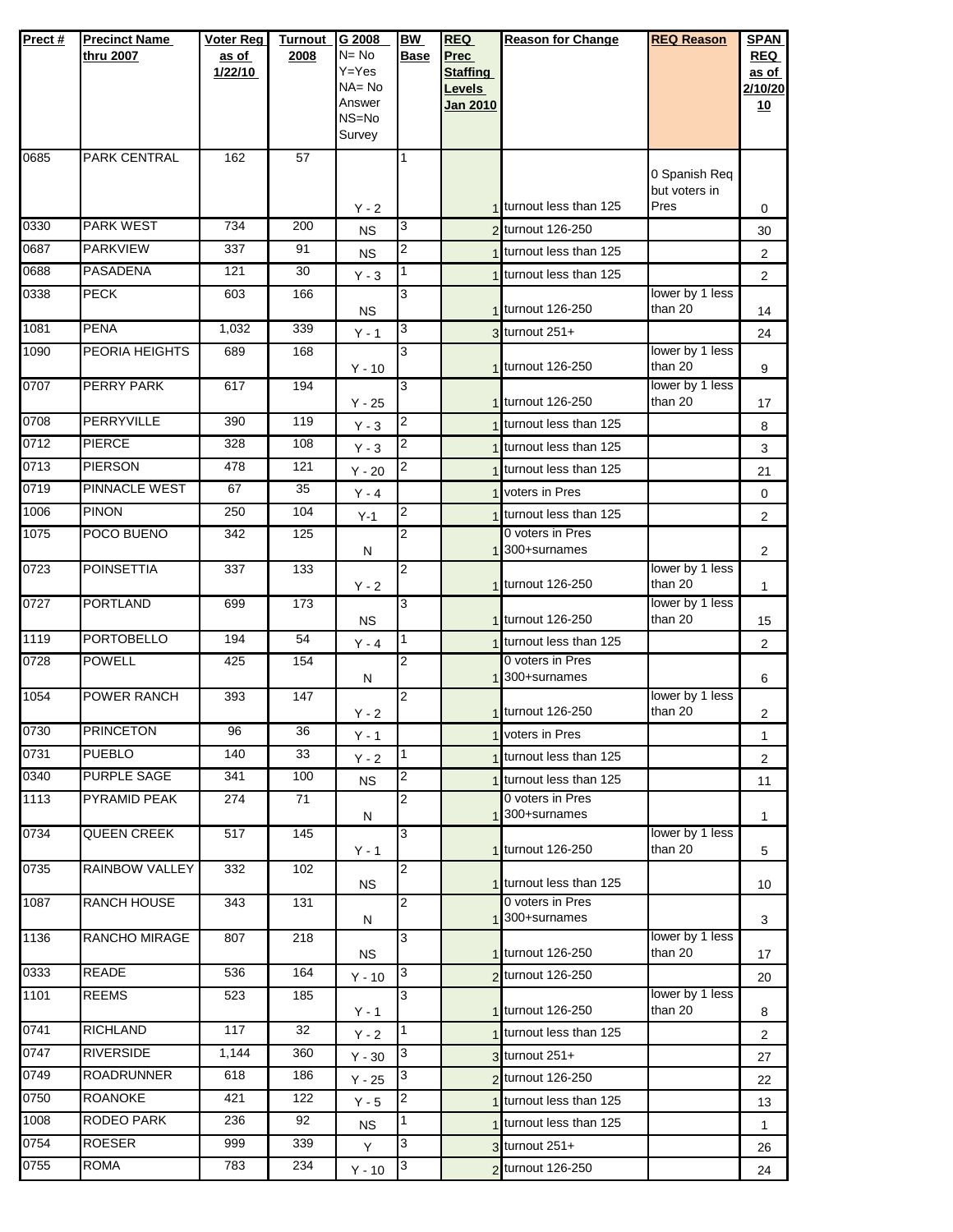| Prect# | <b>Precinct Name</b>  | <b>Voter Reg</b> | <b>Turnout</b>  | G 2008              | <b>BW</b>      | <b>REQ</b>      | <b>Reason for Change</b>           | <b>REQ Reason</b>          | <b>SPAN</b>    |
|--------|-----------------------|------------------|-----------------|---------------------|----------------|-----------------|------------------------------------|----------------------------|----------------|
|        | thru 2007             | as of            | 2008            | $N = No$            | <b>Base</b>    | <b>Prec</b>     |                                    |                            | <b>REQ</b>     |
|        |                       | 1/22/10          |                 | $Y = Yes$           |                | <b>Staffing</b> |                                    |                            | as of          |
|        |                       |                  |                 | $NA = No$<br>Answer |                | Levels          |                                    |                            | 2/10/20        |
|        |                       |                  |                 | NS=No               |                | <b>Jan 2010</b> |                                    |                            | 10             |
|        |                       |                  |                 | Survey              |                |                 |                                    |                            |                |
| 0760   | <b>ROVEY</b>          | 98               | 31              | $Y - 2$             |                |                 | 1 voters in Pres                   |                            | $\mathbf{1}$   |
| 0763   | <b>RUBY</b>           | 314              | 103             | $Y - 4$             | 2              |                 | 1 turnout less than 125            |                            | 5              |
| 1127   | <b>RUNION</b>         | 112              | 46              |                     | 1              |                 |                                    |                            |                |
|        |                       |                  |                 |                     |                |                 |                                    | 0 Spanish Req              |                |
|        |                       |                  |                 |                     |                |                 | 1 turnout less than 125            | but voters in<br>Pres      |                |
| 0299   | <b>SAGEBRUSH</b>      | 276              | 106             | $Y - 2$<br>$Y - 2$  | 2              |                 | 1 turnout less than 125            |                            | 0<br>4         |
| 0766   | <b>SAHUARO</b>        | 150              | 45              | <b>NS</b>           | 1              |                 | 1 turnout less than 125            |                            | 3              |
| 0308   | SAHUARO RANCH         | 287              | 82              |                     | 2              |                 | 0 voters in Pres                   |                            |                |
|        |                       |                  |                 | N                   |                |                 | 300+surnames                       |                            | 3              |
| 1009   | <b>SALOME</b>         | 48               | 10              | $Y - 5$             |                |                 | <b>Voters in Pres</b>              |                            | $\mathbf{1}$   |
| 0769   | <b>SAN LUCY</b>       | 84               | 26              | $Y - 8$             |                |                 | 1 voters in Pres                   |                            | 0              |
| 0136   | <b>SAN MARCOS</b>     | 613              | 156             |                     | 3              |                 | 1 turnout 126-250                  | lower by 1 less<br>than 20 |                |
| 1116   | <b>SAN MICHELLE</b>   | 243              | $\overline{87}$ | Y<br><b>NS</b>      | 1              |                 | 1 turnout less than 125            |                            | 16<br>2        |
| 0323   | <b>SAN MIGUEL</b>     | 278              | 98              | $Y - 10$            | 2              |                 | 1 turnout less than 125            |                            | 2              |
| 1056   | <b>SANOKAI</b>        | 185              | 36              | Y                   | 1              |                 | 1 turnout less than 125            |                            | $\overline{7}$ |
| 1011   | <b>SANTA FE</b>       | 363              | 100             | Y                   | 2              |                 | 1 turnout less than 125            |                            | 4              |
| 0777   | <b>SANTA MARIA</b>    | 954              | 349             | $Y - 20$            | 3              |                 | $3$ turnout $251+$                 |                            | 22             |
| 0388   | SARIVAL               | 304              | 97              | $Y - 3$             | 2              |                 | 1 turnout less than 125            |                            | 2              |
| 0781   | <b>SCOTTSDALE</b>     | 71               | 26              | $Y - 1$             |                |                 | 1 voters in Pres                   |                            | 2              |
| 0782   | <b>SELLS</b>          | 291              | 77              | $Y - 4$             | 2              |                 | turnout less than 125              |                            | 9              |
| 1095   | <b>SENNIA VISTA</b>   | 1,276            | 440             | Y                   | 3              |                 | $3$ turnout $251+$                 |                            | 48             |
| 0785   | <b>SEVILLA</b>        | 469              | 157             |                     | 2              |                 |                                    | lower by 1 less            |                |
|        |                       |                  |                 | $Y - 10$            |                |                 | 1 turnout 126-250                  | than 20                    | 9              |
| 0791   | <b>SHAW BUTTE</b>     | 194              | 61              | $Y - 3$             | 1              |                 | 1 turnout less than 125            |                            | 5              |
| 0795   | <b>SHERIDAN</b>       | 740              | 160             | $Y - 10$            | 3              |                 | 2 turnout 126-250                  |                            | 21             |
| 0307   | SIERRA MADRE          | 334              | 131             | $Y - 2$             | 2              |                 | 1 turnout 126-250                  | lower by 1 less<br>than 20 | 4              |
| 0797   | SIERRA VISTA          | 1,073            | 293             | Y                   | 3              |                 | $3$ turnout $251+$                 |                            | 20             |
| 0798   | <b>SIESTA</b>         | 69               | 24              | $Y - 5$             |                |                 | 1 voters in Pres                   |                            | 2              |
| 0337   | <b>SILVA PARK</b>     | 398              | 114             | <b>NS</b>           | 2              |                 | turnout less than 125              |                            | $\overline{7}$ |
| 0800   | <b>SILVER CREEK</b>   | 142              | 45              | $Y - 5$             | 1.             |                 | turnout less than 125              |                            | $\mathbf{1}$   |
| 0802   | <b>SILVERADO</b>      | 343              | 91              | $Y - 8$             | 2              |                 | 1 turnout less than 125            |                            | 3              |
| 0321   | <b>SINE</b>           | 366              | 101             | $Y - 2$             | 2              |                 | 1 turnout less than 125            |                            | 5              |
| 0806   | <b>SKY HARBOR</b>     | 162              | 39              | $Y - 2$             | 1              |                 | 1 turnout less than 125            |                            | 1              |
| 0697   | <b>SKY VIEW</b>       | 256              | 90              |                     | $\overline{2}$ |                 | 0 voters in Pres                   |                            |                |
|        |                       |                  |                 | N                   |                |                 | 1 300+surnames                     |                            | 2              |
| 0808   | <b>SKYLARK</b>        | 250              | 79              |                     | $\overline{2}$ |                 | 0 voters in Pres<br>1 300+surnames |                            |                |
| 1028   | <b>SKYLINE PARK</b>   | 308              | 95              | Ν                   | 2              |                 | 0 voters in Pres                   |                            | 4              |
|        |                       |                  |                 | N                   |                |                 | 1 300+surnames                     |                            | 5              |
| 0809   | SOLANO                | 82               | 32              | $Y - 1$             |                |                 | voters in Pres                     |                            | $\mathbf{1}$   |
| 1015   | <b>SOLEDAD</b>        | 1,153            | 259             | $Y - 5$             | 3              |                 | $3$ turnout $251+$                 |                            | 28             |
| 0813   | <b>SOUTH MTN HIGH</b> | 874              | 189             |                     | 3              |                 | 1 turnout 126-250                  | lower by 1 less<br>than 20 |                |
| 0814   | <b>SOUTHERN</b>       | 1,706            | 475             | $Y - 10$<br>Y       | 3              |                 | 3 turnout 251+                     |                            | 11             |
| 0816   | <b>SPRINGS</b>        | 134              | 42              |                     | 1              |                 |                                    |                            | 26             |
|        |                       |                  |                 |                     |                |                 |                                    | 0 Spanish Req              |                |
|        |                       |                  |                 |                     |                |                 | 1 turnout less than 125            | but voters in              |                |
| 0817   | <b>SPRUCE</b>         | 197              | 53              | $Y - 1$             | $\mathbf{1}$   |                 | 1 turnout less than 125            | Pres                       | 0              |
|        |                       |                  |                 | $Y - 7$             |                |                 |                                    |                            | 4              |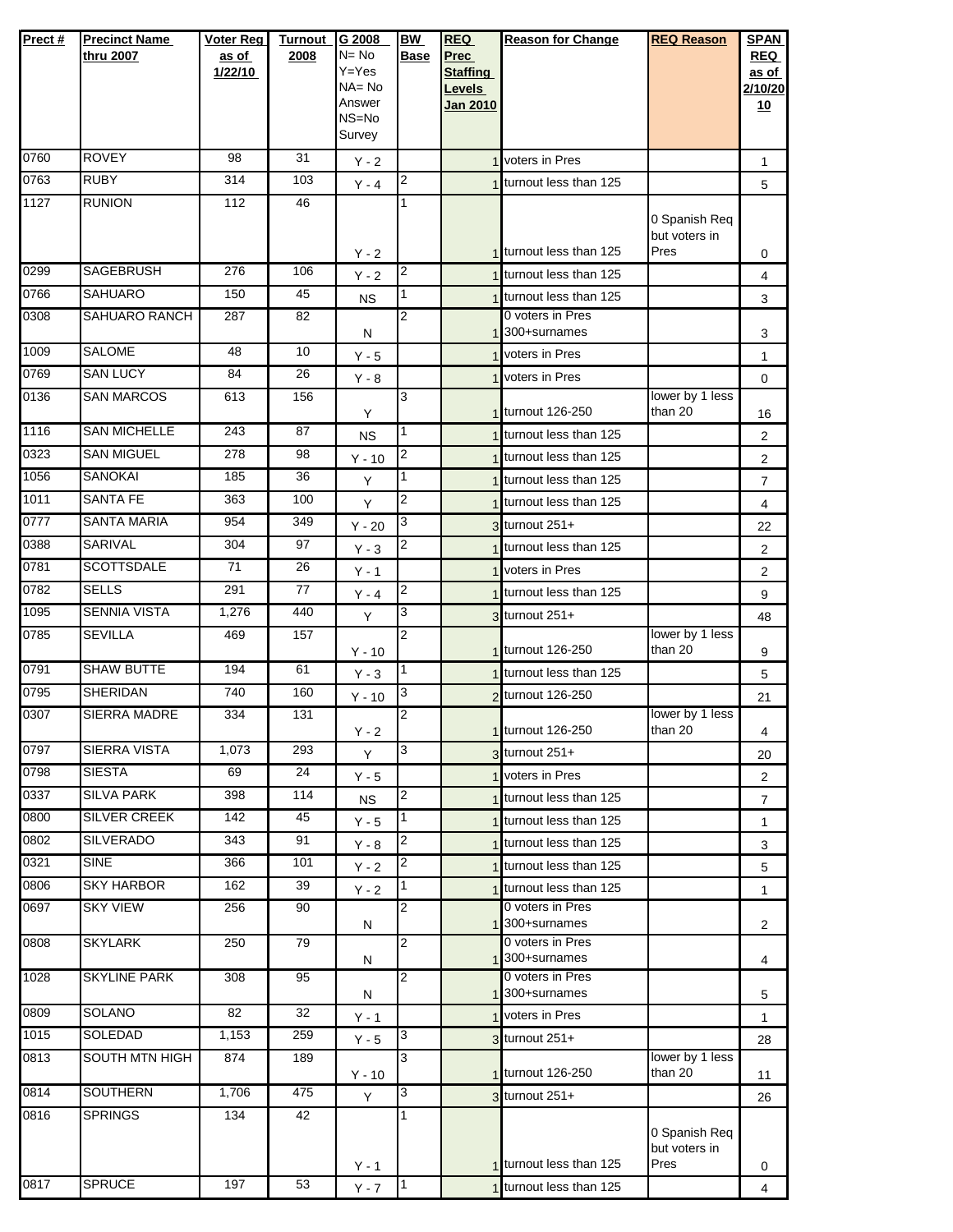| Prect# | <b>Precinct Name</b><br>thru 2007 | <b>Voter Reg</b><br>as of<br>1/22/10 | <b>Turnout</b><br>2008 | G 2008<br>$N = No$<br>$Y = Yes$<br>$NA = No$<br>Answer<br>NS=No<br>Survey | <b>BW</b><br><b>Base</b> | <b>REQ</b><br>Prec<br><b>Staffing</b><br><b>Levels</b><br>Jan 2010 | <b>Reason for Change</b>                    | <b>REQ Reason</b>                      | <b>SPAN</b><br><b>REQ</b><br>as of<br>2/10/20<br>10 |
|--------|-----------------------------------|--------------------------------------|------------------------|---------------------------------------------------------------------------|--------------------------|--------------------------------------------------------------------|---------------------------------------------|----------------------------------------|-----------------------------------------------------|
| 0821   | <b>ST JOHN</b>                    | 174                                  | 55                     | $Y - 2$                                                                   | 1                        |                                                                    | 1 turnout less than 125                     |                                        | $\mathbf{1}$                                        |
| 0822   | <b>ST MORITZ</b>                  | 202                                  | 53                     | $Y - 4$                                                                   | 1                        |                                                                    | 1 turnout less than 125                     | 0 Spanish Req<br>but voters in<br>Pres | 0                                                   |
| 0823   | <b>ST VINCENT</b>                 | 537                                  | 173                    | <b>NS</b>                                                                 | 3                        |                                                                    | 1 turnout 126-250                           | lower by 1 less<br>than 20             | 15                                                  |
| 0826   | <b>STARLIGHT</b>                  | 834                                  | 255                    | Y                                                                         | 3                        |                                                                    | $3$ turnout 251+                            |                                        | 22                                                  |
| 0827   | <b>STELLA</b>                     | 289                                  | 69                     | <b>NS</b>                                                                 | 2                        |                                                                    | 1 turnout less than 125                     |                                        | $\overline{7}$                                      |
| 1112   | <b>STETSON HILLS</b>              | 173                                  | 57                     | <b>NS</b>                                                                 | 1                        |                                                                    | 1 turnout less than 125                     |                                        | $\mathbf{1}$                                        |
| 0122   | <b>STONEGATE</b><br><b>PARK</b>   | 168                                  | 45                     | $Y - 1$                                                                   | 1                        |                                                                    | 1 turnout less than 125                     |                                        | 4                                                   |
| 0293   | <b>STONEHENGE</b>                 | 164                                  | 69                     | $Y - 1$                                                                   | 1                        |                                                                    | 1 turnout less than 125                     |                                        | 3                                                   |
| 0658   | <b>STUMP</b>                      | 1,783                                | 512                    | Y                                                                         | 3                        |                                                                    | 3 turnout 251+                              |                                        | 55                                                  |
| 0829   | <b>SULLIVAN</b>                   | 467                                  | 113                    | $Y - 11$                                                                  | 2                        |                                                                    | 1 turnout less than 125                     |                                        | 11                                                  |
| 0702   | <b>SUN AIRE</b>                   | 454                                  | 143                    | N                                                                         | 2                        |                                                                    | 0 voters in Pres<br>1300+surnames           |                                        | 8                                                   |
| 0832   | <b>SUN CITY</b>                   | 42                                   | 11                     | $Y - 5$                                                                   |                          |                                                                    | 1 voters in Pres                            |                                        | 5                                                   |
| 1098   | <b>SUN GROVES</b>                 | 296                                  | 108                    | <b>NS</b>                                                                 | 2                        |                                                                    | turnout less than 125                       |                                        | $\mathbf{1}$                                        |
| 1129   | <b>SUNCLIFF</b>                   | 283                                  | 79                     | Ν                                                                         | $\overline{2}$           |                                                                    | 0 voters in Pres<br>1 300+surnames          |                                        | 5                                                   |
| 0701   | <b>SUNCREST</b>                   | 370                                  | 129                    | $Y-3$                                                                     | 2                        |                                                                    | 1 turnout 126-250                           | lower by 1 less<br>than 20             | 1                                                   |
| 0704   | <b>SUNDANCE</b>                   | 287                                  | 93                     | N                                                                         | $\overline{2}$           |                                                                    | 0 voters in Pres<br>1 300+surnames          |                                        | 3                                                   |
| 1105   | SUNDANCE WEST                     | 631                                  | 185                    | <b>NS</b>                                                                 | 3                        |                                                                    | 2 turnout 126-250                           |                                        | 20                                                  |
| 0844   | <b>SUNLAND</b>                    | 861                                  | 221                    | Y                                                                         | 3                        |                                                                    | 1 turnout 126-250                           | lower by 1 less<br>than 20             | 9                                                   |
| 0845   | <b>SUNNY HIGH</b>                 | 88                                   | 26                     | $Y - 2$                                                                   |                          |                                                                    | voters in Pres                              |                                        | 0                                                   |
| 0847   | <b>SUNNYSLOPE</b>                 | 179                                  | 49                     | <b>NS</b>                                                                 | I1.                      |                                                                    | 1 turnout less than 125                     |                                        | З                                                   |
| 0848   | <b>SUNRAY PARK</b>                | 149                                  | 46                     | $Y - 1$                                                                   |                          |                                                                    | 1 turnout less than 125                     | 0 Spanish Req<br>but voters in<br>Pres | 0                                                   |
| 0849   | <b>SUNRIDGE</b>                   | 869                                  | 256                    | N                                                                         | 3                        |                                                                    | 0 voters in Pres 800+<br>2 surnames         |                                        | 23                                                  |
| 0850   | <b>SUNRISE</b>                    | 121                                  | 41                     | $Y - 10$                                                                  | 1                        |                                                                    | 1 turnout less than 125                     |                                        | $\mathbf{1}$                                        |
| 0851   | <b>SUNSET</b>                     | 692                                  | 180                    | Y                                                                         | 3                        |                                                                    | 2 turnout 126-250                           |                                        | 28                                                  |
| 0853   | <b>SUNSHINE</b>                   | 384                                  | 125                    | $Y - 1$                                                                   | $\overline{2}$           |                                                                    | 1 turnout 126-250                           | lower by 1 less<br>than 20             | 5                                                   |
| 0855   | <b>SUNUP</b>                      | 144                                  | 47                     |                                                                           | 1                        |                                                                    |                                             | 0 Spanish Req<br>but voters in         |                                                     |
| 0856   | <b>SUPAI</b>                      | 118                                  | 43                     | $Y - 2$                                                                   | $\mathbf{1}$             |                                                                    | 1 turnout less than 125                     | Pres                                   | 0                                                   |
| 0857   | <b>SUPERSTITION</b>               | 358                                  | 126                    | Y                                                                         | 2                        |                                                                    | 1 turnout less than 125<br>0 voters in Pres |                                        | $\mathbf{1}$                                        |
|        |                                   |                                      |                        | N                                                                         |                          |                                                                    | 1 <sup>300+surnames</sup>                   |                                        | 3                                                   |
| 0858   | <b>SURPRISE</b>                   | 949                                  | 253                    | <b>NS</b>                                                                 | 3                        |                                                                    | $2$ turnout $251+$                          | lower by 1 less<br>than 20             | 12                                                  |
| 0860   | <b>SWEETWATER</b>                 | 257                                  | 88                     | N                                                                         | $\overline{2}$           |                                                                    | 0 voters in Pres<br>1 300+surnames          |                                        | 3                                                   |
| 0861   | <b>TANGERINE</b>                  | 307                                  | 119                    | N                                                                         | 2                        |                                                                    | 0 voters in Pres<br>1 300+surnames          |                                        | 6                                                   |
| 0865   | TEMPE 01                          | 194                                  | 72                     | $Y - 1$                                                                   | 1                        |                                                                    | 1 turnout less than 125                     |                                        | 3                                                   |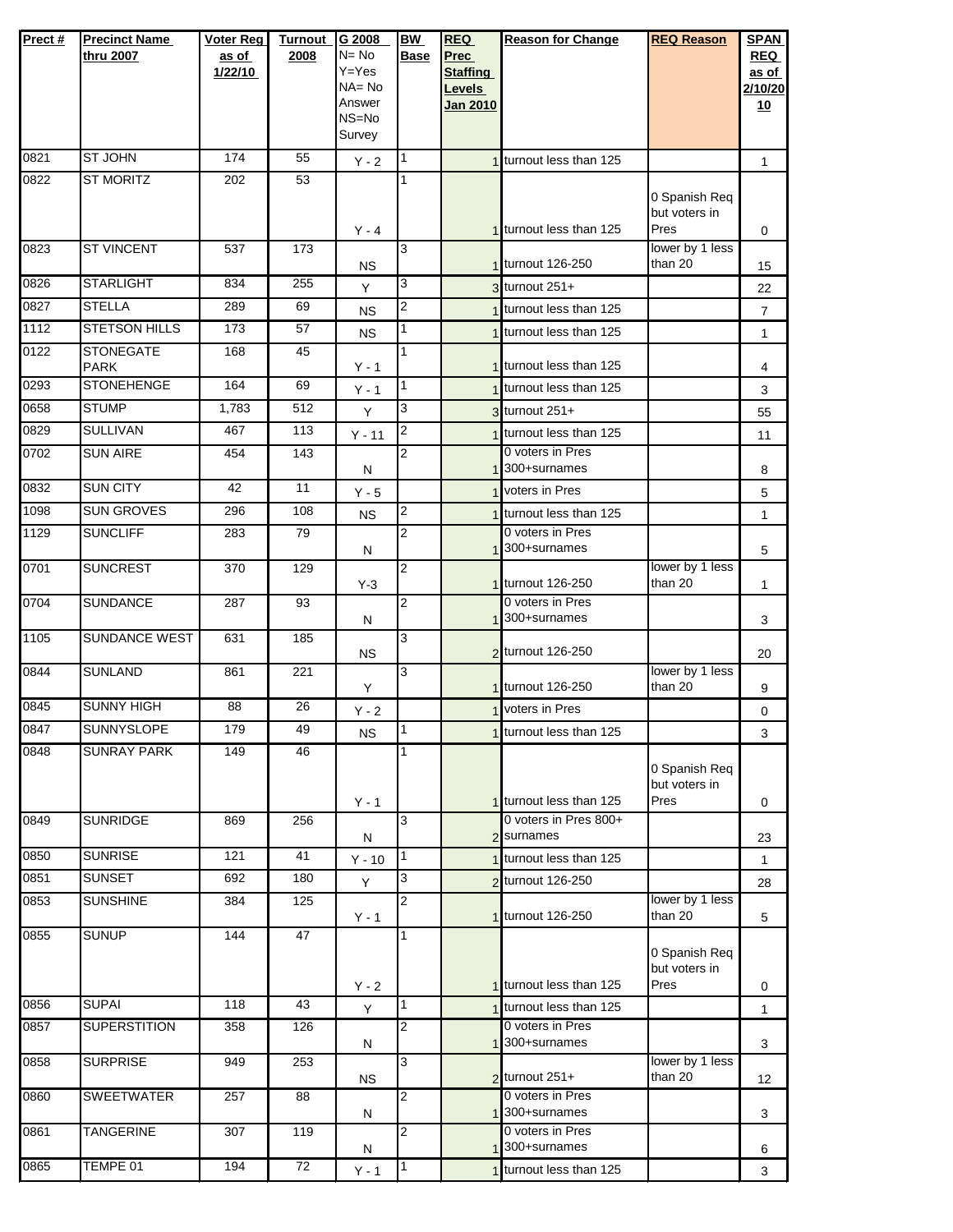| Prect# | <b>Precinct Name</b><br>thru 2007 | Voter Reg<br>as of<br>1/22/10 | <b>Turnout</b><br>2008 | G 2008<br>N= No<br>Y=Yes<br>$NA = No$<br>Answer<br>NS=No<br>Survey | <b>BW</b><br><b>Base</b> | <b>REQ</b><br>Prec<br><b>Staffing</b><br>Levels<br><b>Jan 2010</b> | <b>Reason for Change</b>                      | <b>REQ Reason</b>                      | <b>SPAN</b><br><b>REQ</b><br>as of<br>2/10/20<br><u>10</u> |
|--------|-----------------------------------|-------------------------------|------------------------|--------------------------------------------------------------------|--------------------------|--------------------------------------------------------------------|-----------------------------------------------|----------------------------------------|------------------------------------------------------------|
| 0867   | TEMPE 03                          | 202                           | 69                     | <b>NS</b>                                                          | 1                        |                                                                    | 1 turnout less than 125                       |                                        | 3                                                          |
| 0868   | TEMPE 04                          | 204                           | 51                     | $Y - 2$                                                            | 1                        |                                                                    | 1 turnout less than 125                       |                                        | 1                                                          |
| 0871   | TEMPE 07                          | 104                           | 36                     | $Y - 1$                                                            | 1                        |                                                                    | turnout less than 125                         |                                        | 2                                                          |
| 0876   | TEMPE 12                          | 138                           | 43                     | $Y - 2$                                                            | $\mathbf{1}$             |                                                                    | 1 turnout less than 125                       |                                        | 3                                                          |
| 0928   | TEMPE 13                          | 234                           | 81                     | $Y - 10$                                                           | 1                        |                                                                    | 1 turnout less than 125                       |                                        | 4                                                          |
| 0877   | TEMPE 14                          | 376                           | 163                    | <b>NS</b>                                                          | 2                        |                                                                    | 1 turnout 126-250                             | lower by 1 less<br>than 20             | 3                                                          |
| 0878   | TEMPE 15                          | 143                           | 43                     | <b>NS</b>                                                          | 1                        |                                                                    | 1 turnout less than 125                       |                                        | $\mathbf{1}$                                               |
| 0881   | TEMPE 18                          | 106                           | 35                     | $Y - 1$                                                            | $\mathbf{1}$             |                                                                    | 1 turnout less than 125                       |                                        | $\mathbf{1}$                                               |
| 0883   | TEMPE 20                          | 147                           | 52                     | $Y - 2$                                                            | 1                        |                                                                    | 1 turnout less than 125                       |                                        | 1                                                          |
| 0884   | TEMPE 21                          | 245                           | 105                    | $Y - 10$                                                           | 1                        |                                                                    | 1 turnout less than 125                       |                                        | $\mathbf{1}$                                               |
| 0888   | TEMPE 25                          | 201                           | 65                     | $Y - 1$                                                            | 1                        |                                                                    | 1 turnout less than 125                       |                                        | 4                                                          |
| 0895   | TEMPE 33                          | 141                           | 58                     | <b>NS</b>                                                          | 1                        |                                                                    | 1 turnout less than 125                       |                                        | 3                                                          |
| 0902   | TEMPE 40                          | 262                           | $\overline{77}$        | N                                                                  | $\overline{2}$           |                                                                    | 0 voters in Pres<br>1300+surnames             |                                        | $\overline{2}$                                             |
| 0907   | TEMPE 45                          | 537                           | 194                    | Y - 5                                                              | 3                        |                                                                    | 1 turnout 126-250                             | lower by 1 less<br>than 20             | 10                                                         |
| 0924   | TEMPE 46                          | 467                           | 154                    | N                                                                  | 2                        |                                                                    | 0 voters in Pres<br>1 300+surnames            |                                        | 9                                                          |
| 0908   | TEMPE 47                          | 258                           | 87                     | N                                                                  | $\overline{2}$           |                                                                    | 0 voters in Pres<br>1 <sup>300+surnames</sup> |                                        | 1                                                          |
| 0912   | TEMPE 52                          | 178                           | 89                     | $Y - 2$                                                            | 1                        |                                                                    | 1 turnout less than 125                       |                                        | 1                                                          |
| 0914   | TEMPE 54                          | 443                           | 118                    | N                                                                  | $\overline{2}$           |                                                                    | 0 voters in Pres<br>1 300+surnames            |                                        | $\overline{7}$                                             |
| 0917   | TEMPE 58                          | 142                           | 53                     | $Y - 1$                                                            | 1                        |                                                                    | 1 turnout less than 125                       |                                        | 4                                                          |
| 0930   | <b>THOMAS</b>                     | 114                           | 39                     | <b>NS</b>                                                          | 1                        |                                                                    | 1 turnout less than 125                       |                                        | 1                                                          |
| 1074   | <b>TIERRA MADRE</b>               | 208                           | 78                     | $Y - 1$                                                            | 1                        |                                                                    | 1 turnout less than 125                       | 0 Spanish Req<br>but voters in<br>Pres | 0                                                          |
| 0935   | TOLLESON 1                        | 1,372                         | 445                    | Y                                                                  | 3                        |                                                                    | 3 turnout 251+                                |                                        | 40                                                         |
| 0936   | <b>TOLLESON 2</b>                 | 1,112                         | 324                    | Y                                                                  | 3                        |                                                                    | $3$ turnout $251+$                            |                                        | 29                                                         |
| 0937   | <b>TONOPAH</b>                    | 153                           | 60                     | $Y - 3$                                                            | 1                        |                                                                    | 1 turnout less than 125                       |                                        | 5                                                          |
| 0941   | <b>TOWNLEY</b>                    | 250                           | 44                     | $Y - 3$                                                            | 2                        |                                                                    | 1 turnout less than 125                       |                                        | 5                                                          |
| 0942   | <b>TREVOR BROWNE</b>              | 788                           | 220                    | Y                                                                  | 3                        |                                                                    | 2 turnout 126-250                             |                                        | 32                                                         |
| 0943   | <b>TRINITY</b>                    | 179                           | 46                     | $Y - 6$                                                            | 1                        |                                                                    | 1 turnout less than 125                       |                                        | 3                                                          |
| 0326   | <b>TUCKEY</b>                     | 497                           | 117                    | $Y - 10$                                                           | 2                        |                                                                    | 1 turnout less than 125                       |                                        | $\overline{7}$                                             |
| 0944   | TUMBLEWEED                        | 799                           | 241                    | <b>NA</b>                                                          | 3                        |                                                                    | 1 turnout 126-250                             | lower by 1 less<br>than 20             | 12                                                         |
| 0945   | <b>TURF PARADISE</b>              | 110                           | 39                     | $Y - 2$                                                            |                          |                                                                    | 1 turnout less than 125                       | 0 Spanish Req<br>but voters in<br>Pres | 0                                                          |
| 0946   | <b>TURNEY</b>                     | 261                           | 83                     | <b>NS</b>                                                          | $\overline{2}$           |                                                                    | 1 turnout less than 125                       |                                        | $\overline{7}$                                             |
| 0948   | <b>TUTHILL</b>                    | 421                           | 137                    | N                                                                  | $\overline{2}$           |                                                                    | 0 voters in Pres<br>1 300+surnames            |                                        | 10                                                         |
| 1051   | <b>TYSON</b>                      | 249                           | 98                     | <b>NS</b>                                                          | 1                        |                                                                    | 1 turnout less than 125                       |                                        | 5                                                          |
| 0950   | <b>VALENCIA</b>                   | 411                           | 130                    | <b>NS</b>                                                          | 2                        |                                                                    | 1 turnout 126-250                             | lower by 1 less<br>than 20             | 5                                                          |
| 0143   | VELERO                            | 254                           | 84                     | $Y - 3$                                                            | $\overline{2}$           |                                                                    | 1 turnout less than 125                       |                                        | 3                                                          |
| 0135   | <b>VENUS</b>                      | 199                           | 80                     | <b>NS</b>                                                          | 1                        |                                                                    | turnout less than 125                         |                                        | 3                                                          |
|        |                                   |                               |                        |                                                                    |                          |                                                                    |                                               |                                        |                                                            |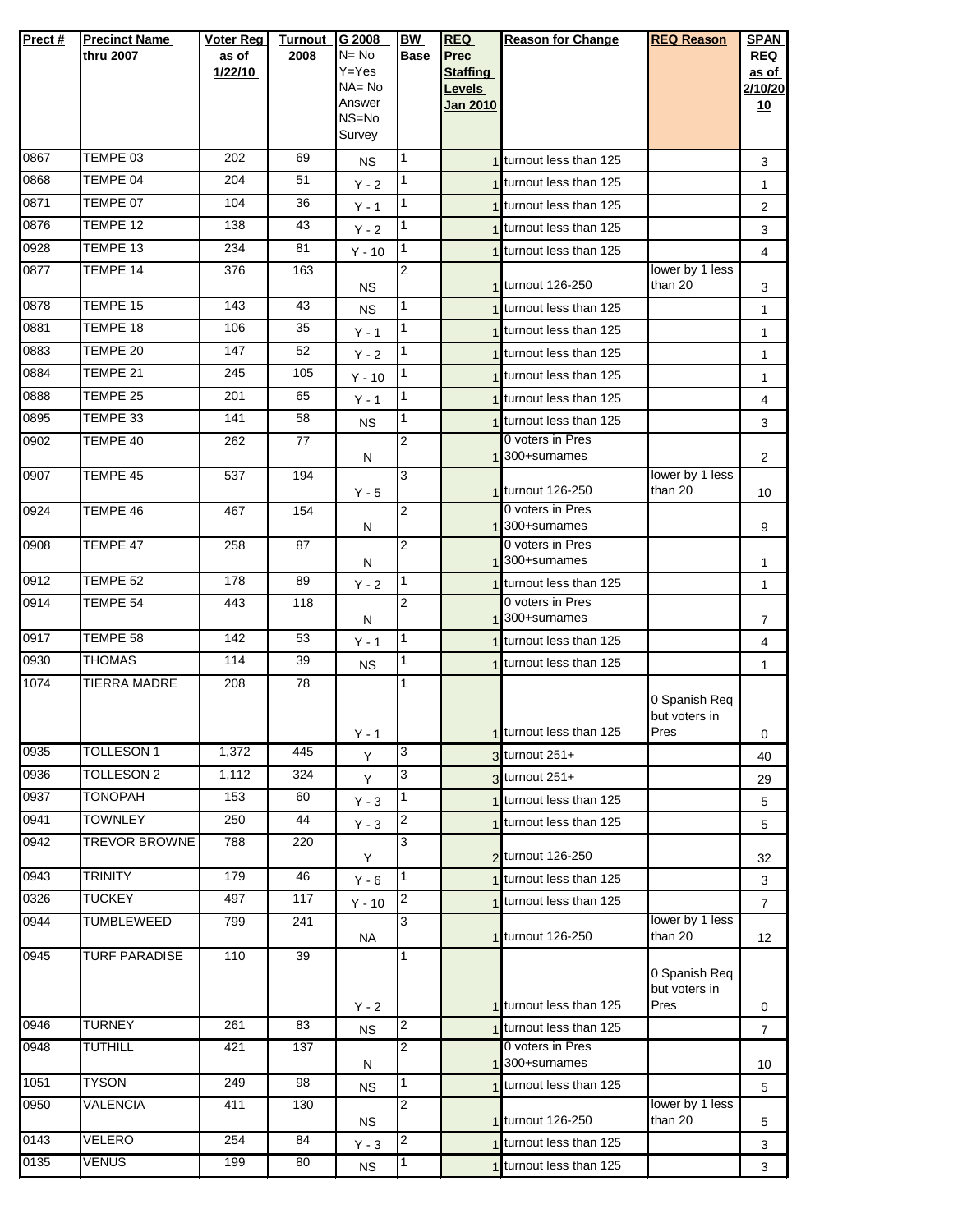| Prect#       | <b>Precinct Name</b><br>thru 2007 | Voter Reg<br>as of<br>1/22/10 | <b>Turnout</b><br>2008 | G 2008<br>$N = No$<br>$Y = Yes$<br>$NA = No$<br>Answer<br>NS=No<br>Survey | <b>BW</b><br><b>Base</b> | <b>REQ</b><br><b>Prec</b><br><b>Staffing</b><br>Levels<br>Jan 2010 | <b>Reason for Change</b>                           | <b>REQ Reason</b>                      | <b>SPAN</b><br><b>REQ</b><br>as of<br>2/10/20<br>10 |
|--------------|-----------------------------------|-------------------------------|------------------------|---------------------------------------------------------------------------|--------------------------|--------------------------------------------------------------------|----------------------------------------------------|----------------------------------------|-----------------------------------------------------|
| 0331         | <b>VERMONT</b>                    | 711                           | 261                    |                                                                           | 3                        |                                                                    |                                                    | lower by 1 less                        |                                                     |
| 0951         | <b>VERNON</b>                     | 180                           | 52                     | <b>NS</b>                                                                 | $\mathbf{1}$             |                                                                    | $2$ turnout 251+<br>1 turnout less than 125        | than 20                                | 19                                                  |
| 0952         | <b>VICTORIA</b>                   | 136                           | 26                     | $Y - 4$                                                                   | $\mathbf{1}$             |                                                                    | 1 turnout less than 125                            |                                        | 6                                                   |
| 1103         | VILLA DE PAZ                      | 429                           | 143                    | $Y - 1$                                                                   | 2                        |                                                                    |                                                    | lower by 1 less                        | $\mathbf{1}$                                        |
|              |                                   |                               |                        | Υ                                                                         |                          |                                                                    | 1 turnout 126-250                                  | than 20                                | $\overline{7}$                                      |
| 1018         | <b>VILLA NUEVA</b>                | 82                            | 26                     | $Y - 1$                                                                   |                          |                                                                    | 1 voters in Pres                                   |                                        | 0                                                   |
| 0957         | VINEYARD                          | 342                           | 99                     | $Y - 3$                                                                   | $\overline{2}$           |                                                                    | 1 turnout less than 125                            |                                        | 4                                                   |
| 0958         | <b>VIRGINIA</b>                   | 157                           | 67                     | $Y - 3$                                                                   | $\mathbf{1}$             |                                                                    | 1 turnout less than 125                            |                                        | $\overline{7}$                                      |
| 0960         | <b>VOGEL</b>                      | 664                           | 180                    | $Y - 5$                                                                   | 3                        |                                                                    | 1 turnout 126-250                                  | lower by 1 less<br>than 20             | 10 <sup>1</sup>                                     |
| 0698         | <b>WACKER PARK</b>                | 209                           | 86                     | $Y - 1$                                                                   | 1                        |                                                                    | 1 turnout less than 125                            |                                        | $\overline{2}$                                      |
| 0962         | WADDELL                           | 652                           | 222                    |                                                                           | 3                        |                                                                    |                                                    | lower by 1 less                        |                                                     |
|              |                                   |                               |                        | $Y - 4$                                                                   |                          |                                                                    | 1 turnout 126-250                                  | than 20                                | 9                                                   |
| 0964<br>0965 | <b>WAHALLA</b><br><b>WALLACE</b>  | 134<br>151                    | 50<br>44               | $Y - 3$                                                                   | 1<br>1                   |                                                                    | 1 turnout less than 125                            |                                        | $\mathbf{1}$                                        |
| 0966         | <b>WARNER</b>                     | 549                           | 124                    | $Y - 6$                                                                   | 3                        |                                                                    | 1 turnout less than 125                            |                                        | $\overline{7}$                                      |
| 1052         | <b>WEATHERBY</b>                  | 243                           | 79                     | $Y - 15$                                                                  | 1                        |                                                                    | 1 turnout less than 125                            |                                        | 10 <sup>°</sup>                                     |
|              |                                   |                               |                        | Υ                                                                         |                          |                                                                    | 1 turnout less than 125                            | 0 Spanish Req<br>but voters in<br>Pres | 0                                                   |
| 0967         | <b>WELDON</b>                     | 506                           | 156                    | $Y - 12$                                                                  | $\overline{3}$           |                                                                    | 1 turnout 126-250                                  | lower by 1 less<br>than 20             | 14                                                  |
| 0968         | <b>WEST HIGH</b>                  | 218                           | 61                     | $Y - 1$                                                                   | 1                        |                                                                    | 1 turnout less than 125                            |                                        | 3                                                   |
| 0328         | <b>WEST PLAZA</b>                 | 500                           | 136                    |                                                                           | 3                        |                                                                    |                                                    | lower by 1 less                        |                                                     |
|              |                                   |                               |                        | $Y - 10$                                                                  |                          |                                                                    | 1 turnout 126-250                                  | than 20                                | 14                                                  |
| 1102         | <b>WEST POINT</b>                 | 367                           | 117                    | $Y - 2$                                                                   | $\overline{2}$           |                                                                    | 1 turnout less than 125                            |                                        | $\overline{7}$                                      |
| 0970         | <b>WESTCOTT</b>                   | 164                           | 55                     | $Y - 1$                                                                   | 1                        |                                                                    | 1 turnout less than 125<br>0 voters in Pres        |                                        | 4                                                   |
| 0971         | <b>WESTERN SKIES</b>              | 277                           | 109                    | N                                                                         | 2                        |                                                                    | 1 300+surnames                                     |                                        | 0                                                   |
| 0972         | <b>WESTERN STAR</b>               | 130                           | 42                     | $Y - 1$                                                                   | 11                       |                                                                    | 1 turnout less than 125                            |                                        | $\overline{2}$                                      |
| 0705         | WESTGREEN                         | 735                           | 202                    |                                                                           | 3                        |                                                                    | 0 voters in Pres                                   |                                        |                                                     |
| 1094         | PARK<br><b>WESTRIDGE</b>          | 303                           | 88                     | Ν                                                                         | $\overline{\mathbf{c}}$  |                                                                    | 1 300+surnames                                     |                                        | 11                                                  |
| 0974         | <b>WESTWARD HO</b>                | 227                           | 62                     | Y                                                                         | 1                        |                                                                    | 1 turnout less than 125<br>1 turnout less than 125 |                                        | 11                                                  |
| 0975         | WESTWIND                          | 907                           | 273                    | <b>NS</b>                                                                 | 3                        |                                                                    | 3 turnout 251+                                     |                                        | 3                                                   |
| 0977         | <b>WHITE</b>                      | 420                           | 136                    | $Y - 5$                                                                   | $\overline{2}$           |                                                                    |                                                    | lower by 1 less                        | 20                                                  |
|              |                                   |                               |                        | $Y - 12$                                                                  |                          |                                                                    | 1 turnout 126-250                                  | than 20                                | 6                                                   |
| 1019         | WHITE TANK                        | 65                            | 19                     | $Y - 3$                                                                   |                          |                                                                    | 1 voters in Pres                                   |                                        | 4                                                   |
| 0978         | <b>WHITTIER</b>                   | 462                           | 130                    | $Y - 50$                                                                  | $\overline{2}$           |                                                                    | 1 turnout 126-250                                  | lower by 1 less<br>than 20             | 7                                                   |
| 0979         | <b>WHITTON</b>                    | 294                           | 81                     | Y                                                                         | 2                        |                                                                    | 1 turnout less than 125                            |                                        | $\overline{2}$                                      |
| 0981         | <b>WICKENBURG 2</b>               | 126                           | 36                     | $Y - 1$                                                                   | 1                        |                                                                    | 1 turnout less than 125                            |                                        | 4                                                   |
| 0982         | WIER                              | 180                           | 42                     | <b>NS</b>                                                                 | 1                        |                                                                    | 1 turnout less than 125                            |                                        | $\overline{7}$                                      |
| 0983         | <b>WIGWAM</b>                     | 440                           | 124                    | $Y - 3$                                                                   | 2                        |                                                                    | 1 turnout less than 125                            |                                        | 3                                                   |
| 0985         | <b>WILDER</b>                     | 44                            | 11                     | $Y - 1$                                                                   |                          |                                                                    | 1 voters in Pres                                   |                                        | $\mathbf{1}$                                        |
| 0231         | <b>WILDFLOWER</b>                 | 590                           | 207                    | $Y - 10$                                                                  | 3                        |                                                                    | 1 turnout 126-250                                  | lower by 1 less<br>than 20             | 11                                                  |
| 0986         | <b>WILDWOOD</b>                   | 191                           | 67                     | $Y - 1$                                                                   | $\mathbf{1}$             |                                                                    | 1 turnout less than 125                            |                                        | $\overline{4}$                                      |
| 0988         | <b>WILLIAMS FIELD</b>             | 85                            | 35                     | Y                                                                         |                          |                                                                    | 1 voters in Pres                                   |                                        | $\mathbf{1}$                                        |
| 1079         | <b>WILLOW CANYON</b>              | 235                           | 84                     | $Y - 5$                                                                   | 1                        |                                                                    | 1 turnout less than 125                            |                                        | 3                                                   |
| 0990         | <b>WILSHIRE</b>                   | 232                           | 71                     | <b>NS</b>                                                                 | 1                        |                                                                    | 1 turnout less than 125                            |                                        | $\mathbf{1}$                                        |